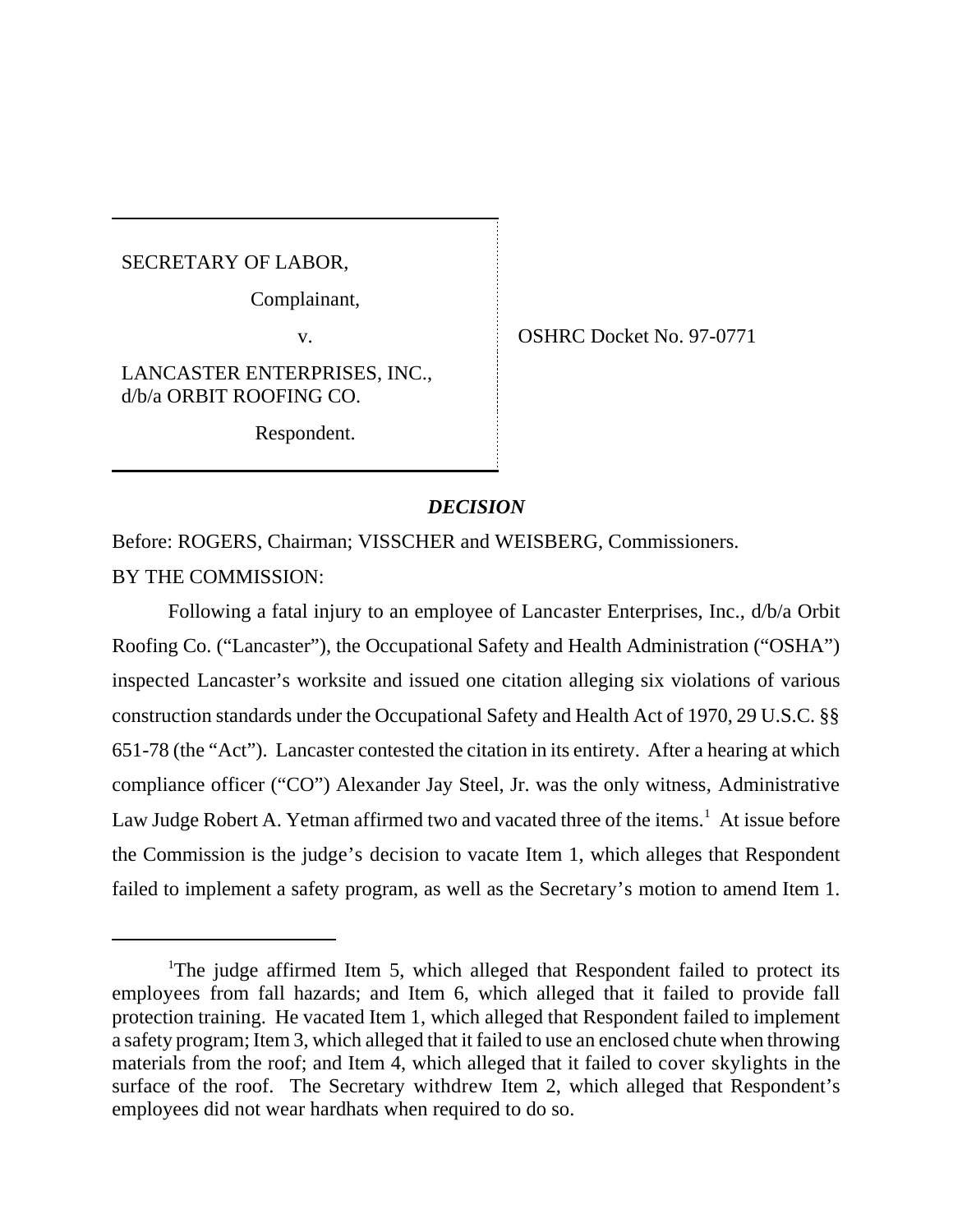Also before the Commission is the judge's decision to vacate Item 4, which alleges that Respondent failed to cover skylights at the worksite. For the reasons stated below, we affirm the judge's decision in part and reverse in part.

#### **I. BACKGROUND**

Lancaster is headquartered in Massachusetts, where it performs roofing work. During the time in question, a crew of four Lancaster employees, including a foreman, was installing a rubber roof on the three-story "Cleaves Court" apartment building in Roxbury, Massachusetts. To access the roof, the employees ascended stairs to the building's third floor and then climbed up a ladder, through a square hatchway. The roof was approximately 60 feet long, from front to back, and rectangular; however, it is not clear how wide the roof was. Most of the roof's surface was flat, and there were three skylights installed in it.

On January 13, 1997, employee John Kulikowski worked above the building's porches on the rear portion of the roof, which had a slight pitch. While Kulikowski was working, he stepped in glue that had been poured near the edge of the roof, slipped, and fell 33 feet to his death.

## **II. ITEM 1: SAFETY PROGRAM/TRAINING**

Item 1 alleges that "[a] Safety Program, which included weekly safety meetings, training and walkaround inspections, was not implemented to train and instruct employees in the recognition and avoidance of unsafe conditions," in violation of 29 C.F.R. §  $1926.20(b)(1).$ <sup>2</sup> CO Steel alleged that this item "generally include[s] all safety, for all types of construction sites, hardhats, and ladders."3

# **§ 1926.20 General safety and health provisions.**

\* \* \*

<sup>&</sup>lt;sup>2</sup>The cited standard provides:

<sup>(</sup>b) *Accident prevention responsibilities.* (1) It shall be the responsibility of the employer to initiate and maintain such programs as may be necessary to comply with this part.

 $3$ As noted, the Secretary alleged a separate fall protection training violation in Item (continued...)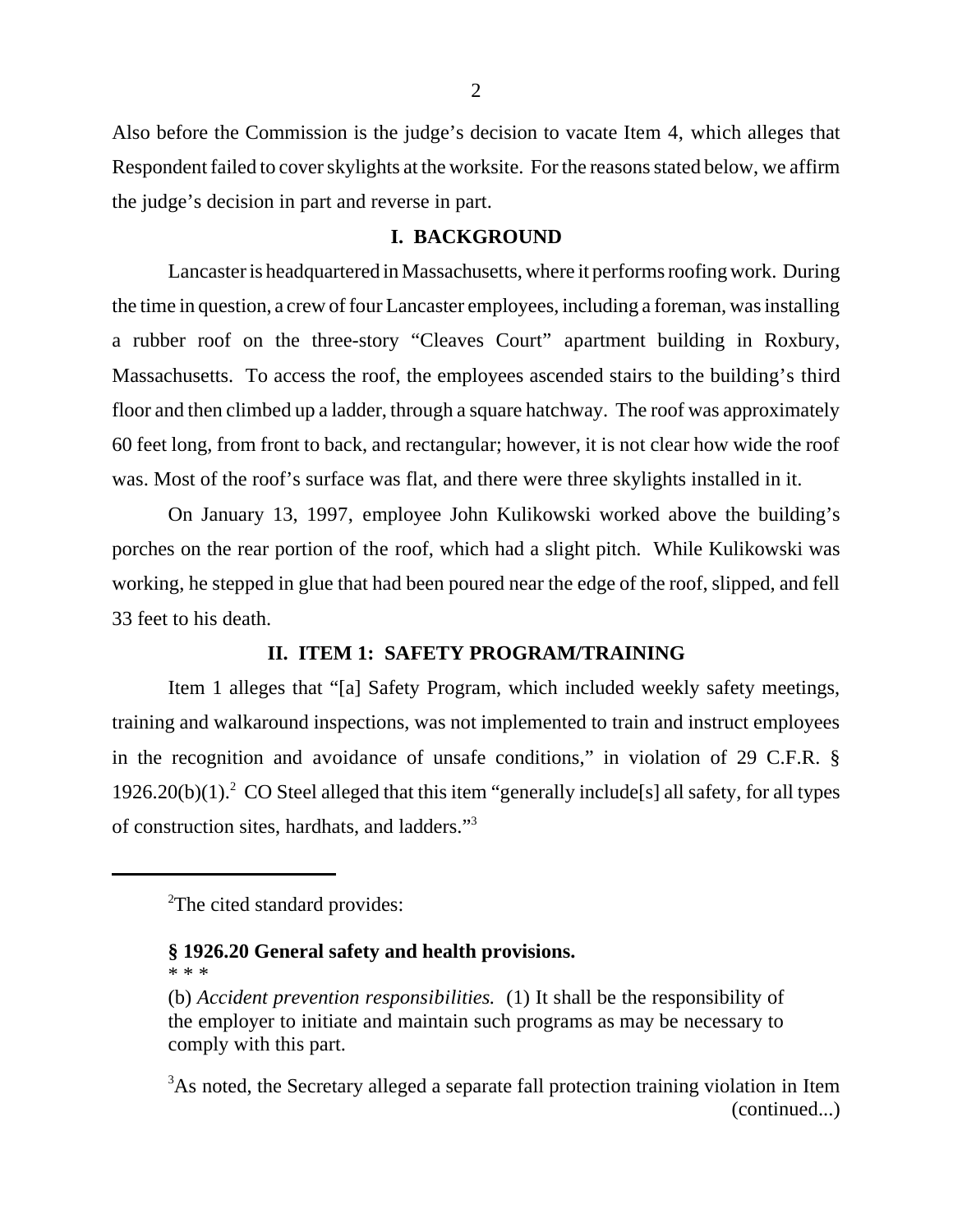CO Steel stated that Marie Raftes, Lancaster's owner and president, admitted to him that Lancaster did not have a safety program and "had contacted Mr. Metzler for assistance in that matter."4 Steel also testified that Don Bullens, Lancaster's project manager and superintendent, admitted to him that the company did not have a safety program, did not conduct weekly safety meetings, and had not conducted safety training for any of its employees. Steel added that Joseph Bebo, who had worked for Lancaster for one and onehalf weeks before the accident and who was the foreman on the day of the accident, informed him that "he had never seen a program, or . . . that [Lancaster] had never had any safety meetings, [that] there was no safety ever discussed at any time since he had been in the employ of the company, and [that he had] . . . concluded that there must be no program."

The judge vacated Item 1, holding that: (1) the cited standard, on its face, did not make clear what conduct was required, and (2) there was no direct evidence that hazards covered by 29 C.F.R. Part 1926, the construction industry standards, existed at Respondent's worksite and required the establishment of a safety program.

We affirm the judge's decision to vacate this item. Under section 1926.20(b)(1), "an employer may reasonably be expected to conform its safety program to any known duties. and . . . a safety program must include those measures for detecting and correcting hazards [that] a reasonably prudent employer similarly situated would adopt." *Northwood Stone & Asphalt,* 16 BNA OSHC 2097, 2099, 1993-95 CCH OSHD ¶ 30,583, p. 42,349 (No. 91- 3409, 1994), *aff'd without published opinion,* 82 F.3d 418 (6th Cir. 1996). We find that the Secretary did not make a case under either prong of the test. She offered no proof that Lancaster actually knew of any duties under this standard to train employees in regard to ladders and hardhats. Nor did she introduce evidence to show that a reasonably prudent employer in Lancaster's position would have adopted a safety program addressing hazards

<sup>4</sup>Barrett A. Metzler is Respondent's non-attorney representative in these proceedings.

 $\alpha^3$ (...continued)

<sup>6,</sup> which was affirmed by the judge and is not on review before the Commission. *See* n.1, *supra.*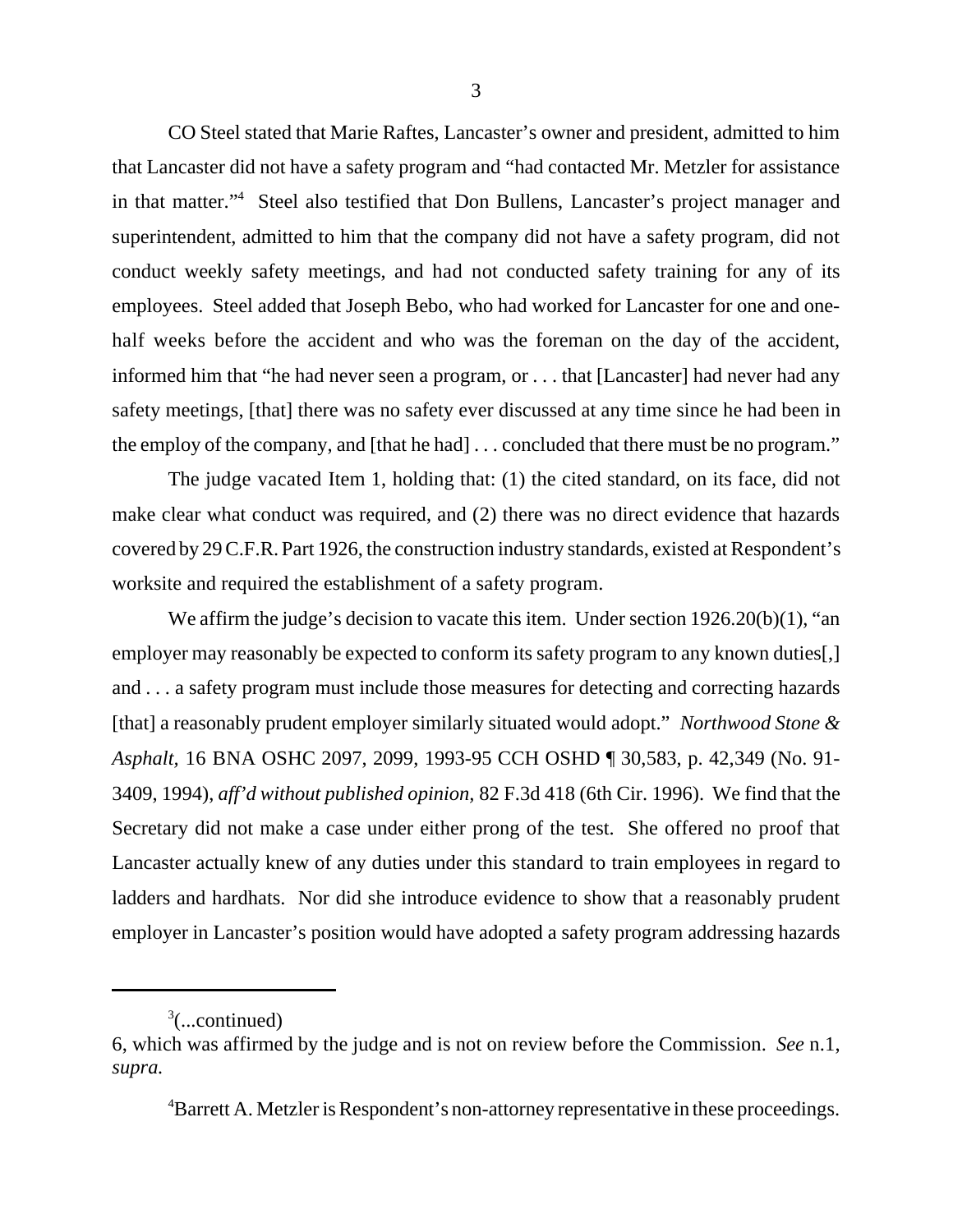related to the use of ladders or requiring hardhats. The Secretary claims that "conditions and equipment clearly regulated under Part 1926 . . . existed at the worksite" and that Lancaster's employees were "potential[ly] expos[ed]" to "commonly encountered construction hazards," but she fails to identify any such hazards (other than the fall hazards addressed in Items 4 and 6) or point to any related accidents.<sup>5</sup>

## **Amendment**

On review, the Secretary moves to amend Item 1 to allege violations of specific training standards, 29 C.F.R.  $\S$  1926.21(b)(2) and 1926.1060(a), instead of the general provision cited. Although Lancaster did not respond to the Secretary's motion, we will consider its merits.<sup>6</sup> *Cf. Seward Motor Freight,* 13 BNA OSHC 2230, 2232, 1987-90 CCH OSHD ¶ 28,506, pp. 37,785-86 (No. 86-1691, 1989) (Commission considers the merits of unopposed motions to amend).

Posthearing amendments are permissible under Federal Rule of Civil Procedure 15(b) if the parties "squarely recognized" that they were trying the unpleaded issue and either expressly or implicitly consented to trial of the unpleaded issue.<sup>7</sup> McWilliams Forge Co.,

 $\sqrt{7}$ Rule 15(b) provides in relevant part:

**(b) Amendments to Conform to the Evidence.** When issues not raised by the pleadings are tried by express or implied consent of the parties, they shall be treated in all respects as if they had been raised in the pleadings. Such amendment of the pleadings as may be necessary to cause them to conform to the evidence and to raise these issues may be made upon motion

(continued...)

<sup>&</sup>lt;sup>5</sup>Chairman Rogers would emphasize that the holding in this case should not be construed as in any way endorsing the employer's general lack of effort to create and maintain a safety program.

 $6$ Although motions to amend are not uncommon, we note the timing of the Secretary's motion here. She filed this motion with the Commission on November 13, 1998, almost three months after the Commission directed this case for review on August 31, 1998. The motion followed the filing of a statement by the employer's representative in which he admitted that he was unable to contact the employer and, therefore, declined to file a brief on review.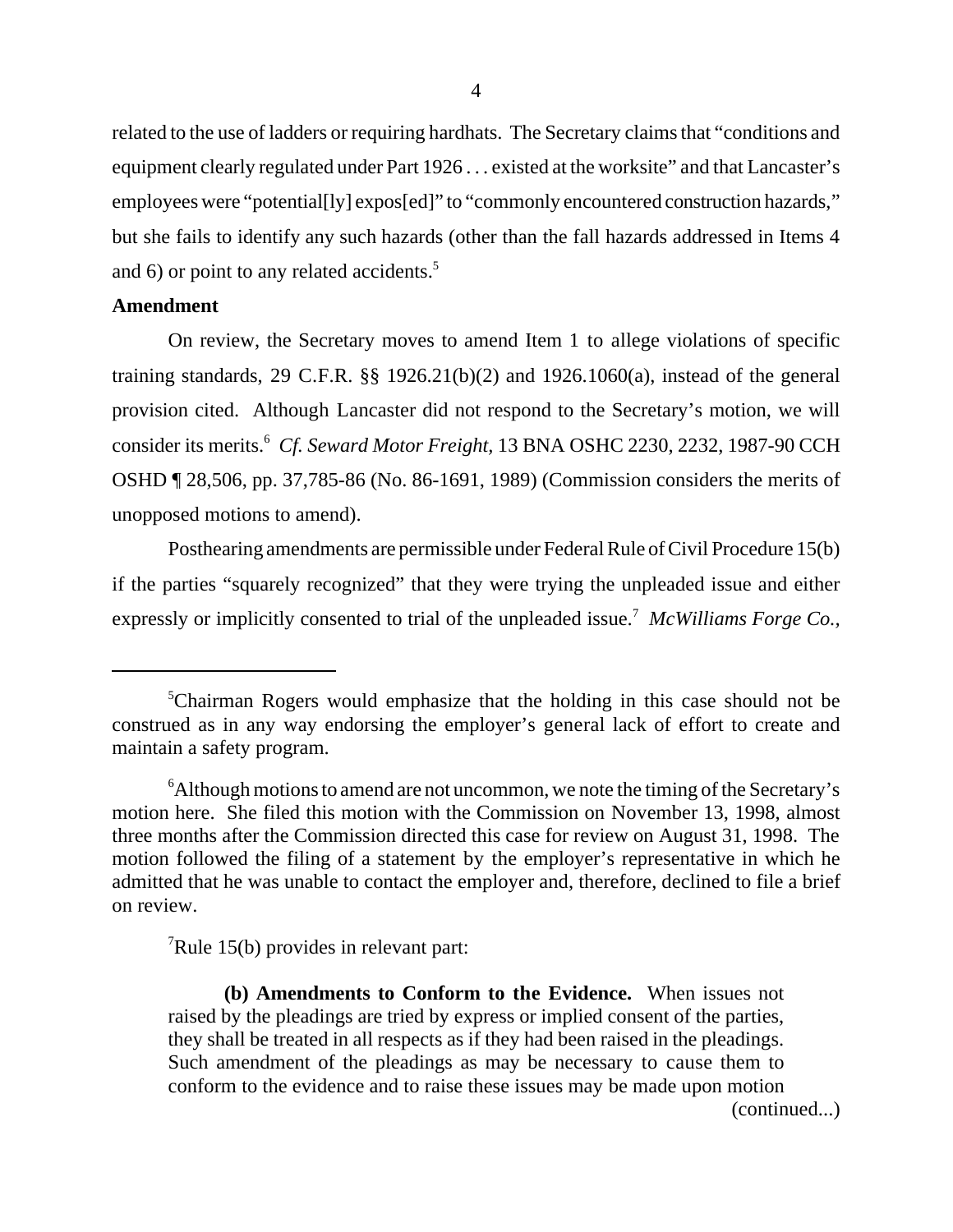11 BNA OSHC 2128, 2129-30, 1984-85 CCH OSHD ¶ 26,979, p. 34,669 (No. 80-5868, 1984). The test for determining trial by consent is whether the parties clearly knew that the evidence was directed toward an unpleaded issue. *Safeway Store No. 914,* 16 BNA OSHC 1504, 1516, 1993-95 CCH OSHD ¶ 30,300, p. 41,749 (No. 91-373, 1993). Amendments are also permissible where they merely add an alternative legal theory, but do not alter the essential factual allegations of the citation. *A.L. Baumgartner Constr.,* 16 BNA OSHC 1995, 1997, 1993-95 CCH OSHD ¶ 30,554, p. 42,272 (No. 92-1022, 1994) (affirming judge's *sua sponte* amendment).

# **1. 29 C.F.R. § 1926.21(b)(2)**<sup>8</sup>

The Secretary argues that "the facts tried in this case clearly describe a violation" of section 1926.21(b)(2). She makes two factual assertions. She contends that Lancaster should have trained its employees in the use of a materials disposal chute because "the record included evidence that materials were being thrown off the roof toward a dumpster in the parking lot more than 20 feet below[, and] a debris chute was not used to contain the falling debris." She also asserts that Lancaster's employees should have been trained in the use of hardhats because employees using "outside stairs" on the apartment building's porches were "exposed to the hazard of being struck by materials blowing or being thrown off the roof towards the dumpster" and because "[e]mployees climbing up the ladder through the roof hatchway were . . . exposed to head injury from dropped or kicked roofing tools, adhesive rollers, and other tools being used to replace and install several skylights." Neither

<sup>8</sup>This standard provides:

## **§ 1926.21 Safety training and education.**

\* \* \*

 $7$ (...continued)

of any party at any time, even after judgment; but failure so to amend does not affect the result of the trial of these issues.

<sup>(</sup>b) *Employer responsibility. \* \* \** (2) The employer shall instruct each employee in the recognition and avoidance of unsafe conditions and the regulations applicable to his work environment to control or eliminate any hazards or other exposure to illness or injury.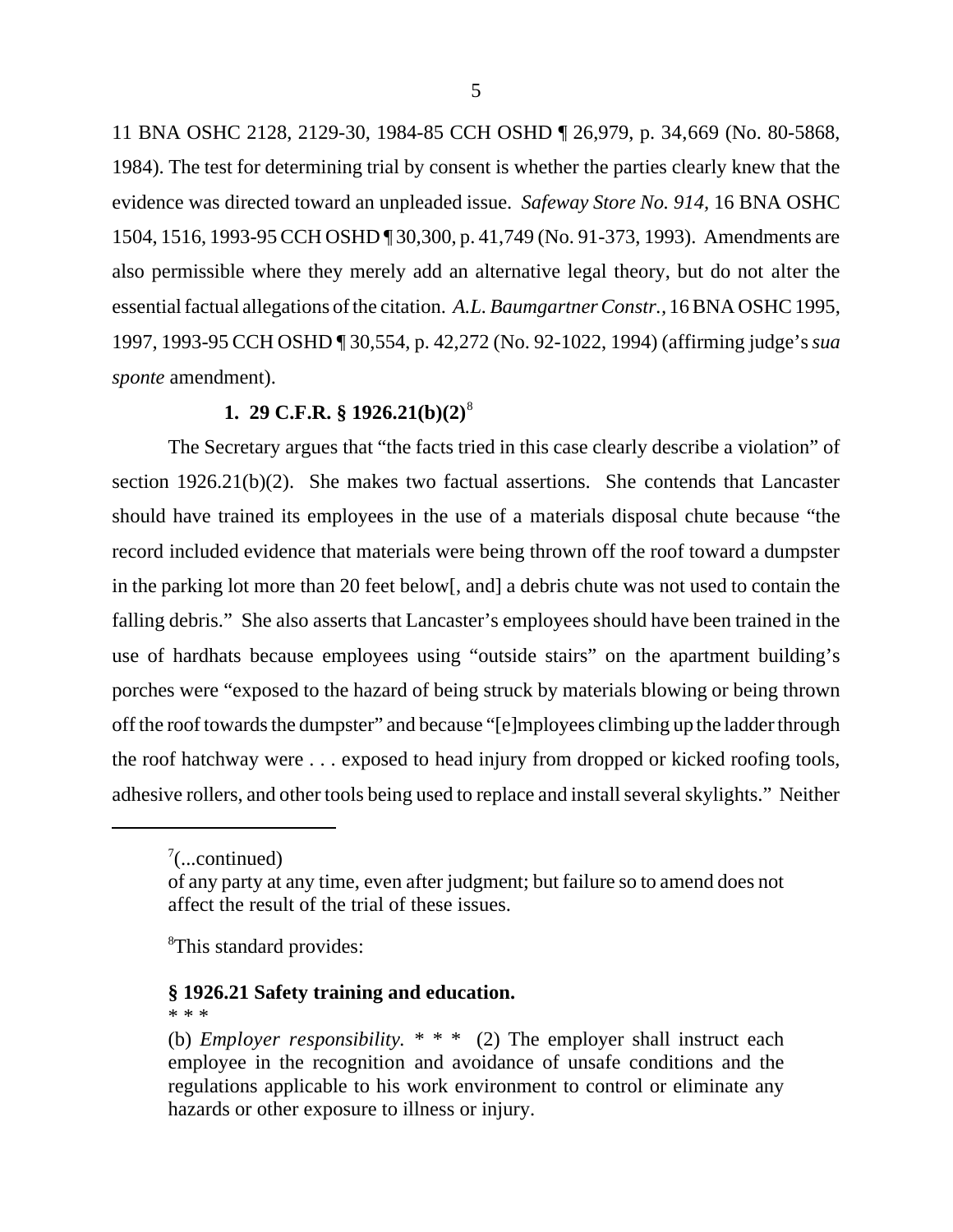of these assertions establishes that the parties recognized that they were trying this issue. Although CO Steel testified that an employee threw material off the roof on January 13, 1997, and Respondent did not object, this evidence does not indicate trial by consent because it was introduced in support of a pleaded issue, Item 3, which alleged that Respondent failed to use an enclosed debris chute when required.<sup>9</sup> See McWilliams Forge, 11 BNA OSHC at 2130, 1984-85 CCH OSHD at p. 34,669 (failure to object to evidence that is relevant to both pleaded and unpleaded issues does not demonstrate implied consent in the absence of some obvious attempt to raise the unpleaded issue). There is no other evidence in the record related to disposal chutes. Similarly, the Secretary's allegations regarding the need for and lack of hardhats to protect employees from items being blown or thrown from the roof or items being dropped or kicked onto employees on the ladder are based on mere speculation and were not tried at all.<sup>10</sup> The only mention of hardhats at the hearing was CO Steel's

#### **§ 1926.252 Disposal of waste materials.**

Item 3 was tried at the hearing and briefed by both parties. The judge vacated it because he found no evidence of exposure, and the Secretary did not petition for review of his decision to vacate.

<sup>10</sup>The Secretary alleged in Item 2 that Respondent violated § 1926.100(a), which provides in relevant part:

## **§ 1926.100 Head protection.**

(a) Employees working in areas where there is a possible danger of head injury from impact, or from falling or flying objects, or from electrical shock and burns, shall be protected by protective helmets.

The Secretary withdrew Item 2 at the hearing without explanation.

<sup>&</sup>lt;sup>9</sup>The Secretary alleged in Item 3 that Respondent violated § 1926.252(a), which provides in relevant part:

<sup>(</sup>a) Whenever materials are dropped more than 20 feet to any point lying outside the exterior walls of the building, an enclosed chute of wood, or equivalent material, shall be used.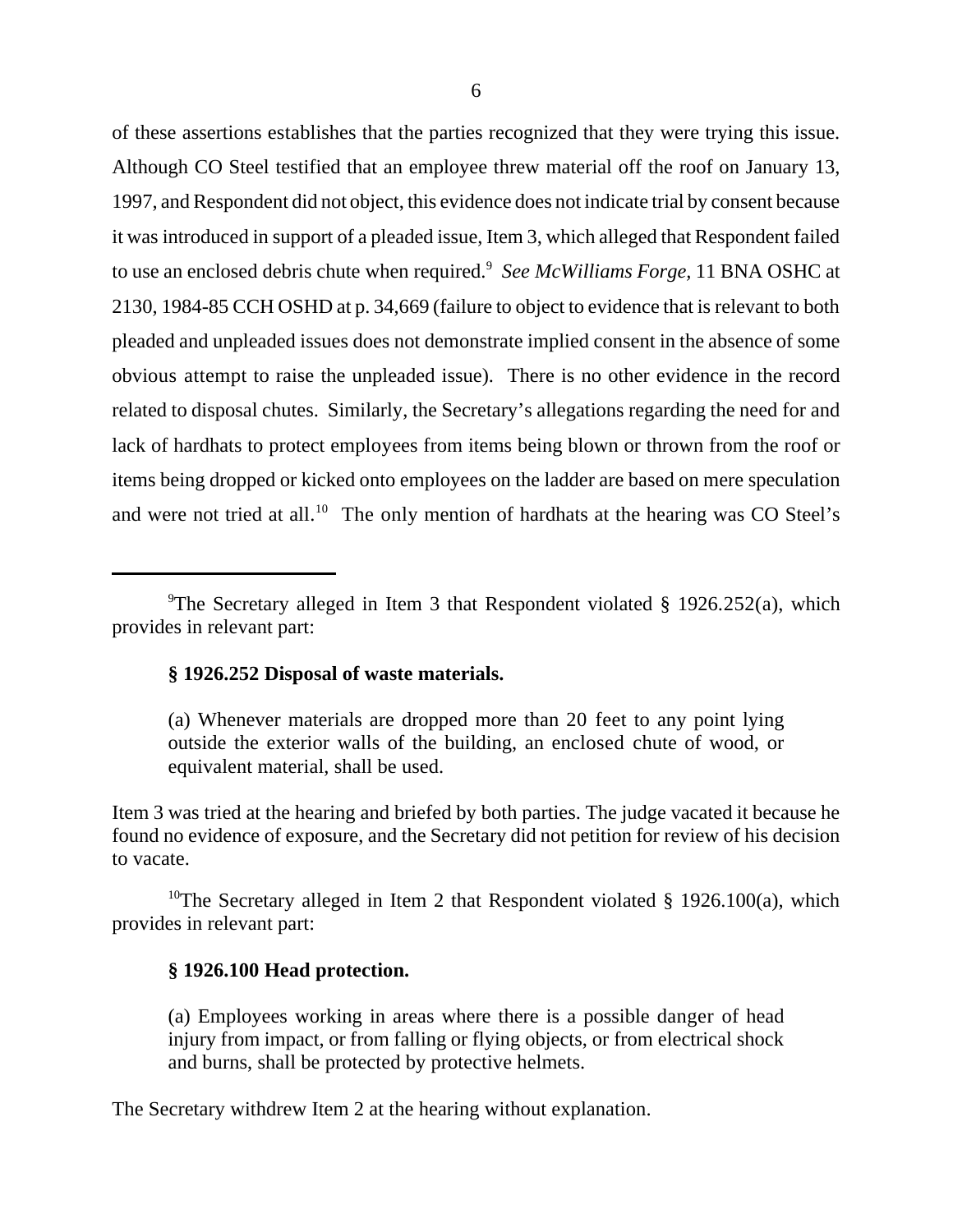statement that the alleged violation of section 1926.20(b)(1) turned on the absence of a program dealing with "all safety, for all types of construction sites, hardhats, and ladders." Thus, it is clear that this issue was not tried by consent and that granting the amendment would impermissibly expand the factual allegations of the citation. We therefore deny the Secretary's motion to amend the citation to allege a violation of section 1926.21(b)(2).

## **2. 29 C.F.R. § 1926.1060(a)**<sup>11</sup>

We also deny the Secretary's motion to amend the citation to allege a violation of section 1926.1060(a) for Lancaster's failure to train its employees to recognize hazards related to ladders and stairways, which the Secretary describes as "commonly encountered construction hazards." There is scant evidence in the record about the condition of the portable ladder the Secretary refers to, usage of the ladder, or the surface on which it was used. Indeed, there was no specific evidence introduced at the hearing identifying any "hazards related to ladders and stairways" at Lancaster's worksite. Moreover, the evidence in the record that Lancaster's employees used a ladder was relevant to pleaded issues, including Item 4 which alleged that Respondent's employees using the ladder and hatchway were exposed to unprotected skylights in the roof.

For the foregoing reasons, the Secretary's motion is denied.

# **III. ITEM 4: SKYLIGHTS**

Item 4 of the citation provides in relevant part: "[e]mployees were exposed to possible serious injury while walking and/or working on the roof where skylights were not provided with covers to prevent an employee from falling through the plexiglass skylight." As noted, the roof of the apartment building was approximately 60 feet long from front to back. Its

## **§ 1926.1060 Training requirements.**

\* \* \*

 $<sup>11</sup>$ This standard provides:</sup>

<sup>(</sup>a) The employer shall provide a training program for each employee using ladders and stairways, as necessary. The program shall enable each employee to recognize hazards related to ladders and stairways, and shall train each employee in the procedures to be followed to minimize these hazards.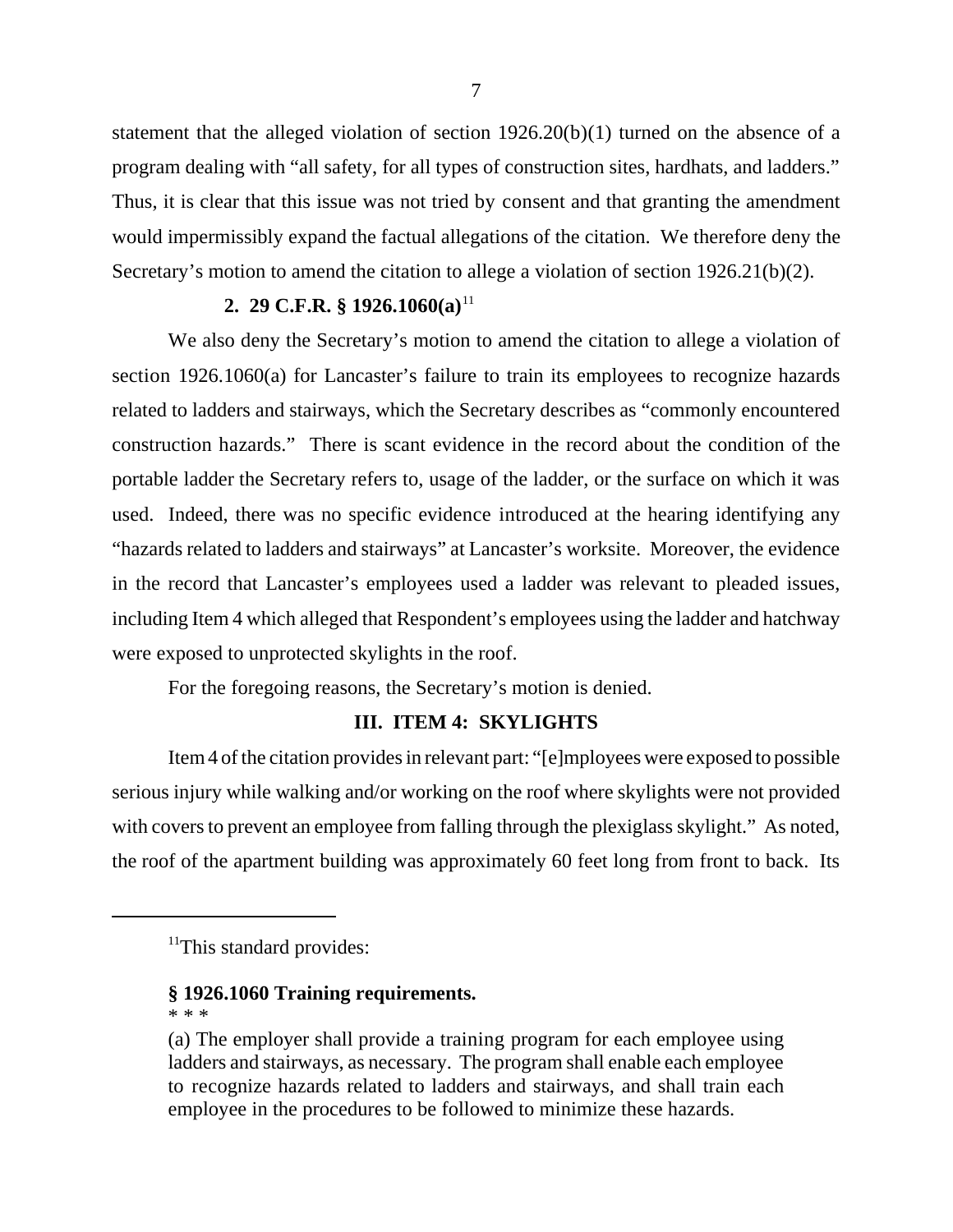rectangular, low-sloping surface was divided into sections by an unknown number of parapets that ran from front to back. The sections of the roof between the parapets measured approximately 21 feet each; however, the total width of the roof from side to side is not clear from the record. CO Steel testified that when he inspected Lancaster's worksite, the only way to access the roof was to climb a ladder from the third floor of the building through a square hatchway opening near the back of the roof.

At the time of the inspection, there were two relatively new, plexiglass skylight fixtures installed in the roof, near the front of the building. The square bases of these skylight fixtures measured 40x40 inches and sat above the surface of the roof. Their plexiglass tops had a "bubble" or "dome" shape. There was also an older, glass skylight fixture installed in the roof, near the back of the building, adjacent to the hatchway. The base of this skylight fixture was square and sat above the surface of the roof, and its top had an "A-frame" shape.<sup>12</sup>

To prove a violation, the Secretary must show by a preponderance of the evidence that: "(1) the cited standard applies, (2) there was a failure to comply with the cited standard, (3) employees had access to the violative condition, and (4) the cited employer either knew or could have known of the condition with the exercise of reasonable diligence." *Astra Pharmaceutical Prods.,* 9 BNA OSHC 2126, 2129, 1981 CCH OSHD ¶ 25,578, pp. 31,899-

 $12$ We note that the citation was not artfully drafted and neither explicitly refers to the glass skylight, nor cites the appropriate subsection of the standard. *See* n.13, *infra.* Nonetheless, we interpret the citation to include the glass skylight. At the hearing, CO Steel discussed the location of the glass skylight near the hatchway and included it in his sketch of the roof. The Secretary introduced a photograph of the glass skylight and hatchway. The employer did not question Steel's testimony describing the hazard, which did not specify which of the skylights was the basis for Item 4. The employer did not object to the introduction of any of this evidence and did not challenge the relevance of such evidence in its motion to dismiss made during the hearing. Additionally, Respondent's posthearing brief describes one of Complainant's photographic exhibits as depicting certain individuals "near two of the skylights," indicating that it was aware that there was another skylight that was not included in the photograph. Moreover, the Secretary raised explicit arguments about exposure to the hazard posed by the glass skylight in her posthearing brief, and Respondent did not request an opportunity to respond.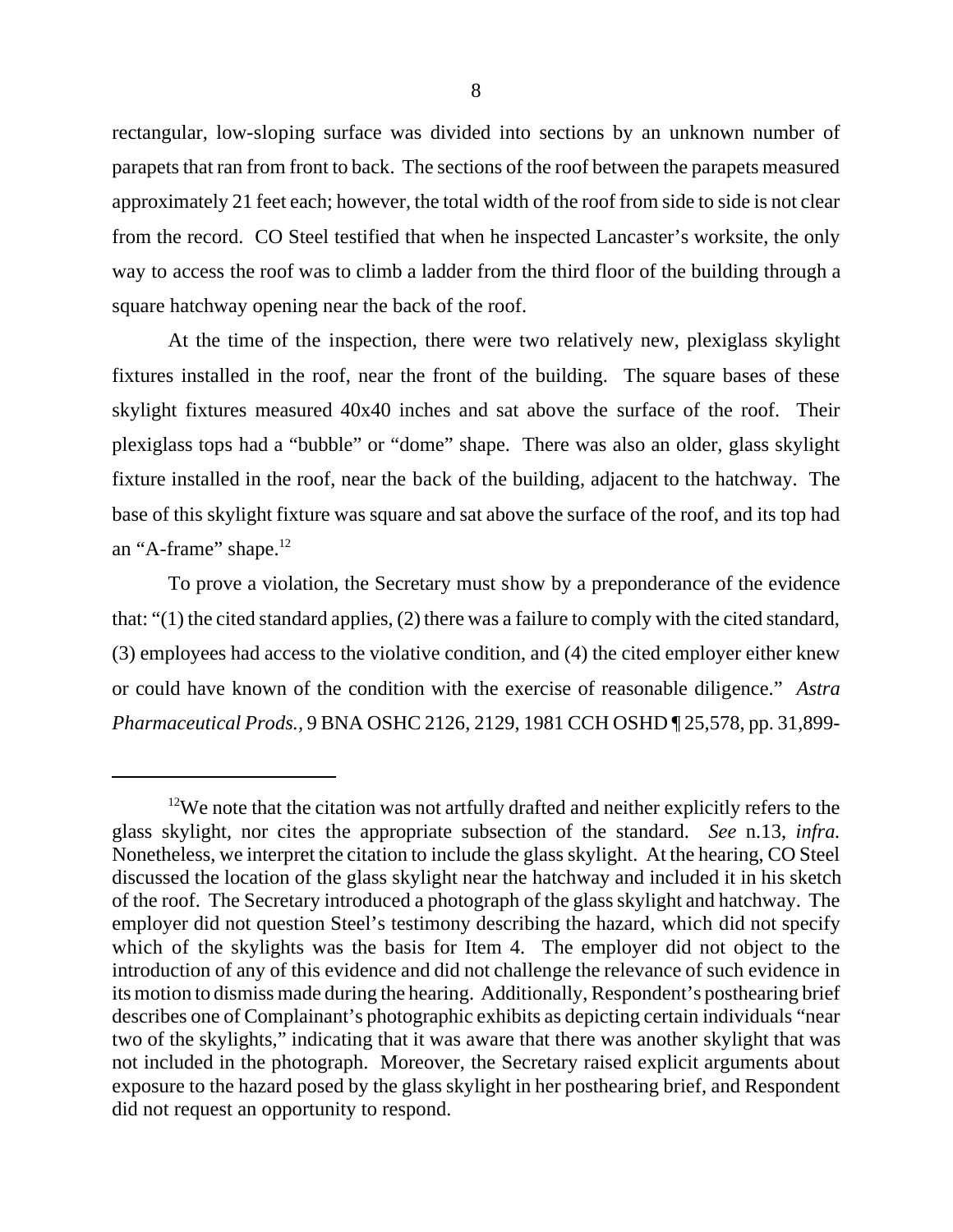900 (No. 78-6247, 1981), *aff'd in pertinent part,* 681 F.2d 69 (1st Cir. 1982). The judge vacated this item because he found no evidence that employees were exposed to the hazard, and he did not address the other elements of the violation. For the reasons stated below, we reverse the judge's decision and affirm this item.

## **A. Applicability of the Standard**

Section 1926.501(b)(4)(i) provides that: "[e]ach employee on a walking/working surface shall be protected from falling through holes (including skylights) more than 6 feet (1.8 m) above lower levels, by personal fall arrest systems, covers, or guardrail systems erected around such holes."<sup>13</sup> This plain language requires protection against falling through holes *and* skylights. An "empty" skylight, *i.e.,* an opening cut in a roof in preparation for the installation of a skylight fixture, is a hole that must be protected within the meaning of

We agree with the judge that the hazard is employees falling or tripping into the skylights. The record clearly supports this notion. In addition to the language of the citation, CO Steel testified that an employee could trip, slip, or fall into a skylight. In its posthearing brief, the employer disputed that objects could fall through the skylights, but acknowledged the possibility that employees could fall through them.

We note that  $\S 1926.501(b)(4)(ii)$ , amended to by the judge, refers to employees "tripping in or stepping into or through holes," whereas § 1926.501(b)(4)(i) refers to employees "falling through holes." Here, the skylight openings appear to be large enough for an employee to fall through to the apartment below. Moreover, the Secretary relied on the language of § 1926.501(b)(4)(i) in her posthearing brief, and Respondent did not object. Thus, while the judge correctly identified the hazard at issue, we correct the judge's amendment to allege a violation of 29 C.F.R. § 1926.501(b)(4)(i).

<sup>&</sup>lt;sup>13</sup>The Secretary originally cited Lancaster for a violation of 29 C.F.R.  $\S$ 1926.501(b)(4)(iii), which provides that "[e]ach employee on a walking/working surface shall be protected from objects falling through holes (including skylights) by covers." The judge, however, found that the language of the citation describes an alleged hazard of *"tripping in or stepping into or through skylights."* (Emphasis in original). He amended the citation *sua sponte* to allege a violation of 29 C.F.R. § 1926.501(b)(4)(ii), which requires that "[e]ach employee on a walking/working surface shall be protected from tripping in or stepping into or through holes (including skylights) by covers," and he held that the parties tried by consent the issue of whether Respondent violated this section. Respondent has not challenged the amendment.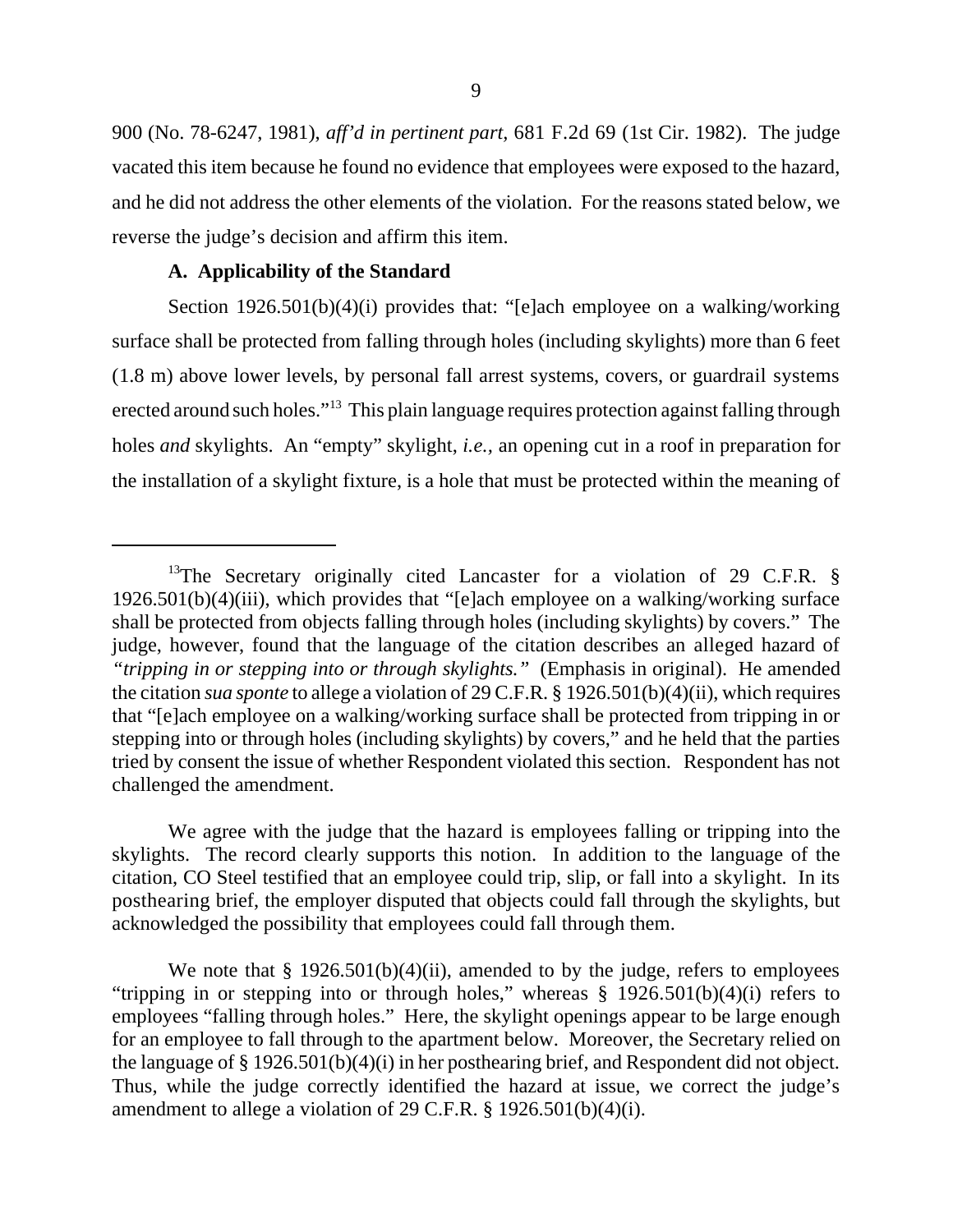the standard. *See* 29 C.F.R. § 1926.500(b) (defining "hole"). Therefore, applying the standard only to empty skylights would render the language "(including skylights)" superfluous. *See Empire Co. v. OSHRC,* 136 F.3d 873 (1st Cir. 1998) (basic canon of statutory construction that every portion of the regulatory language must have meaning); *General Motors,* 17 BNA OSHC 1217, 1220, 1993-95 CCH OSHD ¶ 30,793, p. 42,810 (No. 91-2973, 1995) (consolidated) (must give effect to every clause and word in defining a standard's application), *aff'd,* 89 F.3d 313 (6th Cir. 1996). Moreover, the Commission has held that skylights covered with translucent material are "skylight openings" subject to guarding requirements. *See Phoenix Roofing,* 17 BNA OSHC 1076, 1077-78, 1993-95 CCH OSHD ¶ 30,699, pp. 42,603-04 (No. 90-2148, 1995) (citing 29 C.F.R. § 1926.500(b)(4) (1994)), *aff'd without published opinion,* 79 F.3d 1146 (5th Cir. 1996). We conclude, therefore, that the cited standard clearly applies to "intact" skylight fixtures, *i.e.,* those with a plexiglass or glass top in place, as well as empty skylights. Accordingly, we find that the standard's guarding requirement applies to the skylights at Lancaster's worksite.

#### **B. Noncompliance**

Photographs taken during the inspection and CO Steel's testimony establish that the glass and plexiglass skylights were not protected by covers or guardrail systems on January 14, 1997. CO Steel also testified that the plexiglass skylights "had a warning label on them that said hazardous. I believe it said 'Fall hazard. These domes will not contain your weight,' or 'will not hold your weight...'" There was an apartment below the skylights.

Additionally, the record shows that superintendent Bullens was on the roof on January 14, 1997, during the inspection, and on January 13, 1997, the day the accident occurred. Steel testified that Bullens told him on January 14, 1997 that "this was the way the roof was [on January 13, 1997]. It hadn't changed. The only thing that had changed was, the rubber roof had been installed." Thus, the evidence establishes that the skylights were not in compliance with the standard on January 13, 1997, and January 14, 1997.

#### **C. Access**

We also find that Lancaster's employees were exposed to the hazard posed by the unprotected glass skylight on January 13, 1997. According to CO Steel, the ladder in the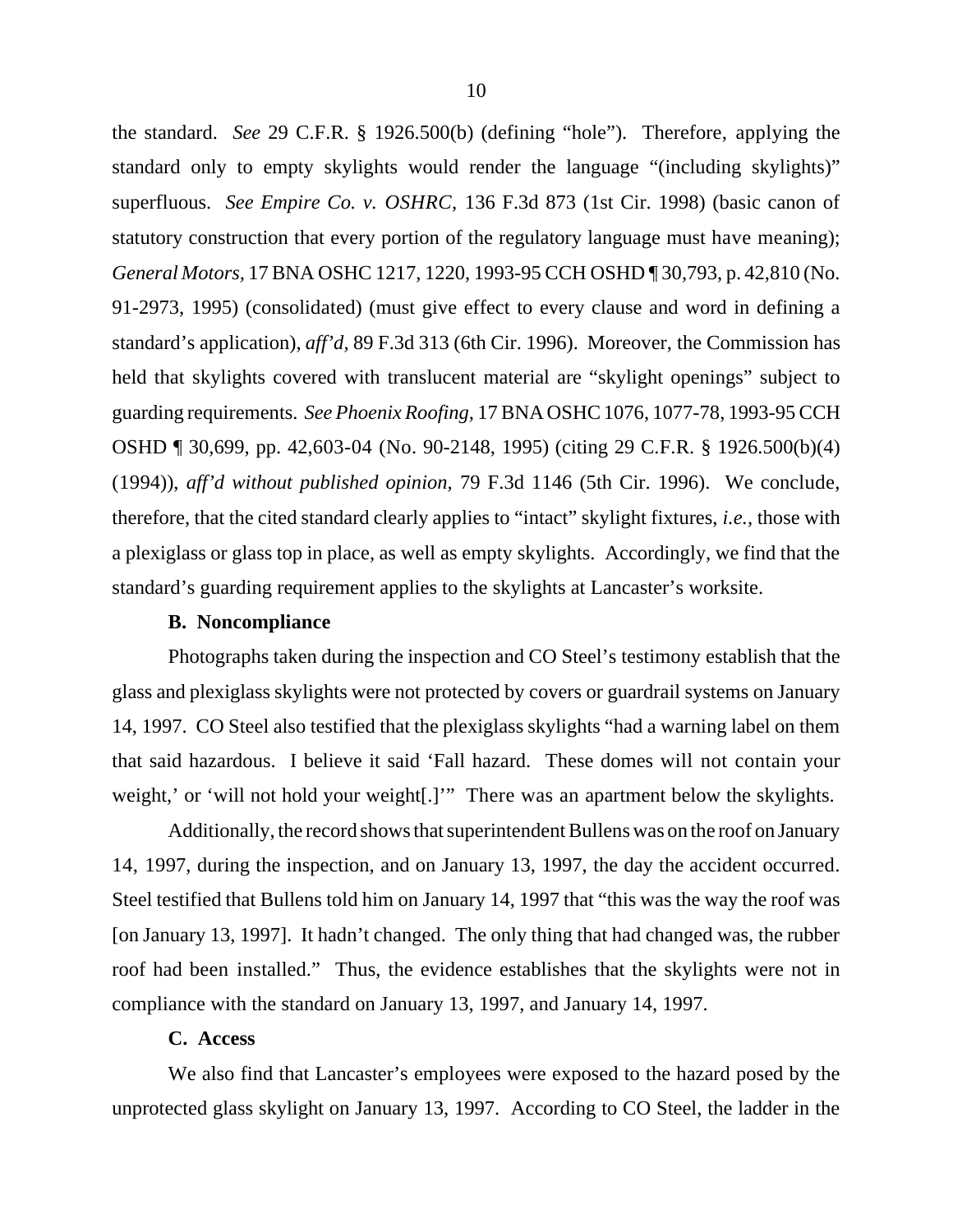hatchway was the only means of accessing the roof when he inspected the worksite on January 14, 1997. Based on conversations with Lancaster's employees, he also testified that immediately after Kulikowski fell on January 13, 1997, foreman Bebo "ran for the hatchway, and ran down the ladder to see what had happened." The precise distance between the glass skylight and the employees' work area is not clear from the testimony; however, it is clear from the CO's sketch of the roof and the photograph of the hatchway that the glass skylight is closely adjacent to the hatchway and ladder. The use of the hatchway to get to and from the roof made it reasonably predictable that an employee would enter the zone of danger presented by the unguarded glass skylight. *See Fabricated Metal Prods.,* 18 BNA OSHC 1072, 1073-74, 1998 CCH OSHD ¶ 31,463, p. 44,506-07 (No. 93-1853, 1997) (citing *Gilles & Cotting, Inc.,* 3 BNA OSHC 2002, 1975-76 CCH OSHD ¶ 20,448 (No. 504, 1976)); *Phoenix Roofing,* 17 BNA OSHC at 1079, 1993-95 CCH OSHD at p. 42,605.

However, the evidence does not show that employees were exposed to the hazard posed by the plexiglass skylights. Kulikowski, McManis, and Walsh worked at the rear of the 60-foot roof, and there is no evidence that they walked or worked near the plexiglass skylights at the front of the roof on January 13, 1997. *See RGM Constr. Co.,* 17 BNA OSHC 1229, 1234, 1993-95 CCH OSHD ¶ 30,754, pp. 42,729-30 (No. 91-2107, 1995). Steel's testimony that foreman Bebo was "working on one of the skylights, or preparing one of the skylights for installation at another point on the roof" does not establish where Bebo worked in relation to the plexiglass skylights on January 13, 1997 and suggests that Bebo may have been working on the glass skylight fixture, which was at the back of the roof, or preparing a new dome to be installed, which could have been anywhere on the roof. Moreover, it is not clear whether Lancaster's employees, or other contractors, installed the plexiglass skylights, and even if we assume *arguendo* that Lancaster's employees installed the skylight fixtures, there is no evidence they installed them on January 13, 1997 or January 14, 1997, the only days on which the Secretary has established that a violative condition existed.

#### **D. Knowledge**

To meet her burden of establishing employer knowledge, the Secretary must show that the cited employer either knew or, with the exercise of reasonable diligence, could have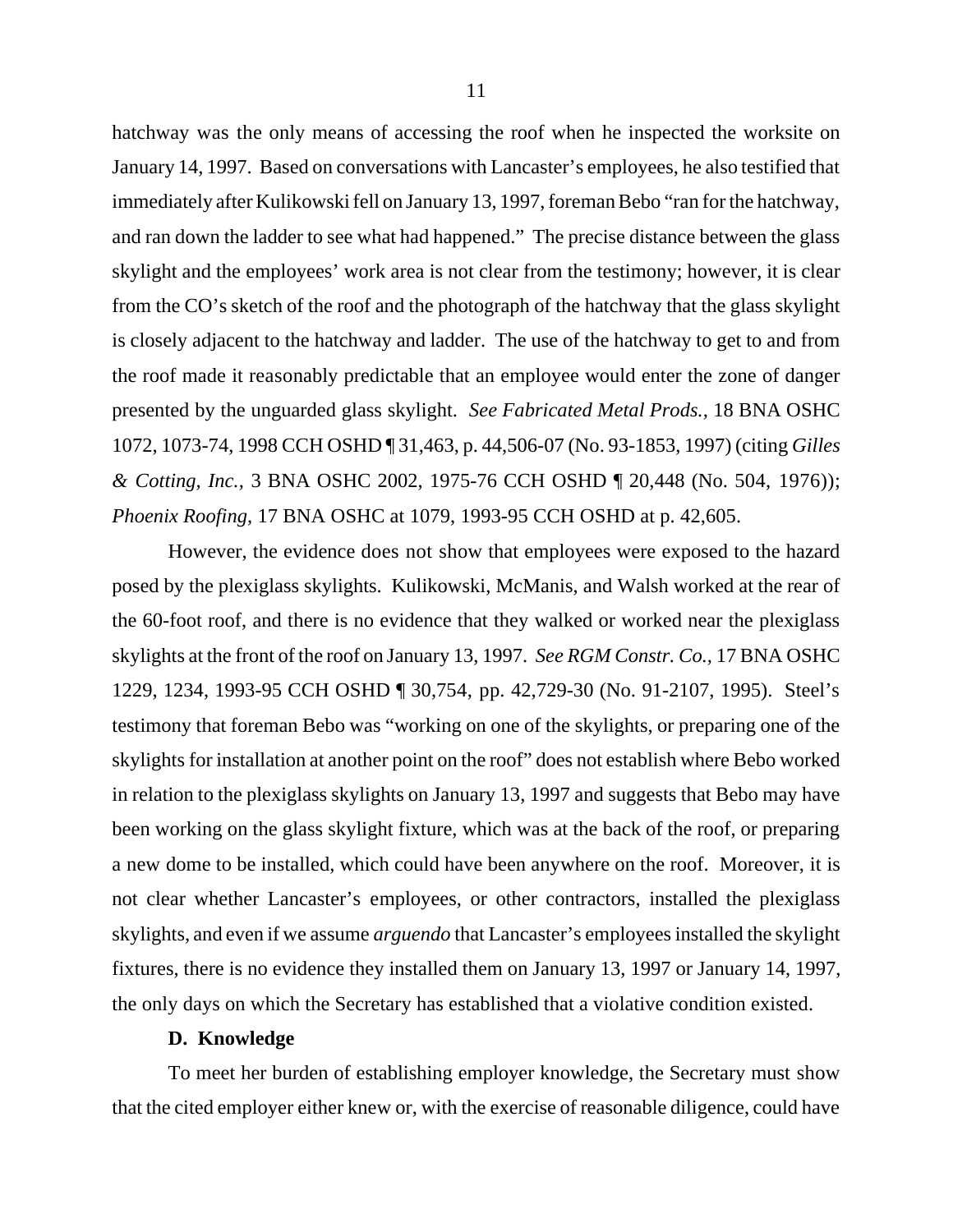known of the presence of the violative condition. *Pride Oil Well Serv.,* 15 BNA OSHC 1809, 1814, 1991-93 CCH OSHD ¶ 29,807, p. 40,583 (No. 87-692, 1992); *Gary Concrete Prods.,* 15 BNA OSHC 1051, 1052, 1991-93 CCH OSHD ¶ 29,344, p. 39,449 (No. 86-1087, 1991). The actual or constructive knowledge of a foreman or supervisor can be imputed to the employer. *Tampa Shipyards,* 15 BNA OSHC 1533, 1537, 1991-93 CCH OSHD ¶ 29,617, p. 40,100 (No. 86-360, 1992) (consolidated).

As noted, the record shows that superintendent Bullens was on the roof on January 13, 1997, the day the accident occurred, and on January 14, 1997, during the inspection, and that he told Steel on January 14, 1997 that the condition of the roof had not changed. Also as noted, the record shows that foreman Bebo was on the roof on January 13, 1997 and that he used the hatchway ladder on that date. Additionally, the unprotected glass skylight fixture was readily observed during the inspection. Because superintendent Bullens observed the hazardous condition during the inspection and confirmed that the roof was unchanged from the day before, and because the glass skylight was readily observable and closely adjacent to the ladder foreman Bebo used on January 13, 1997, we hold that Lancaster had constructive knowledge of the violation. *See Kokosing Constr. Co.,* 17 BNA OSHC 1869, 1871, 1995-97 CCH OSHD ¶ 31,207, p. 43,723 (No. 92-2596, 1996) (finding constructive knowledge due to the conspicuous location and readily observable nature of the violative condition, as well as the presence of the employer's crews in the area). We therefore find that the Secretary established a violation and affirm Item 4 as to the glass skylight.14

 $14$ Respondent argues in its posthearing brief, upon which it relies here, that those portions of CO Steel's testimony concerning statements made to him by others are inadmissible hearsay. Judge Yetman's decision contains a detailed and well reasoned analysis of the evidentiary issues raised. The judge concluded, based on the relevant subsections of Federal Rule of Evidence 801(d)(2), that the testimony was not hearsay and was admissible. He also concluded that these unrebutted statements were sufficient to affirm the fall protection violation alleged in Item 5. The statements on which we rely in affirming Item 4 are also not hearsay and are admissible. *See* Fed. R. Evid. 801(d)(2)(A) and (D). Although the reliability of these particular statements was not specifically considered by the (continued...)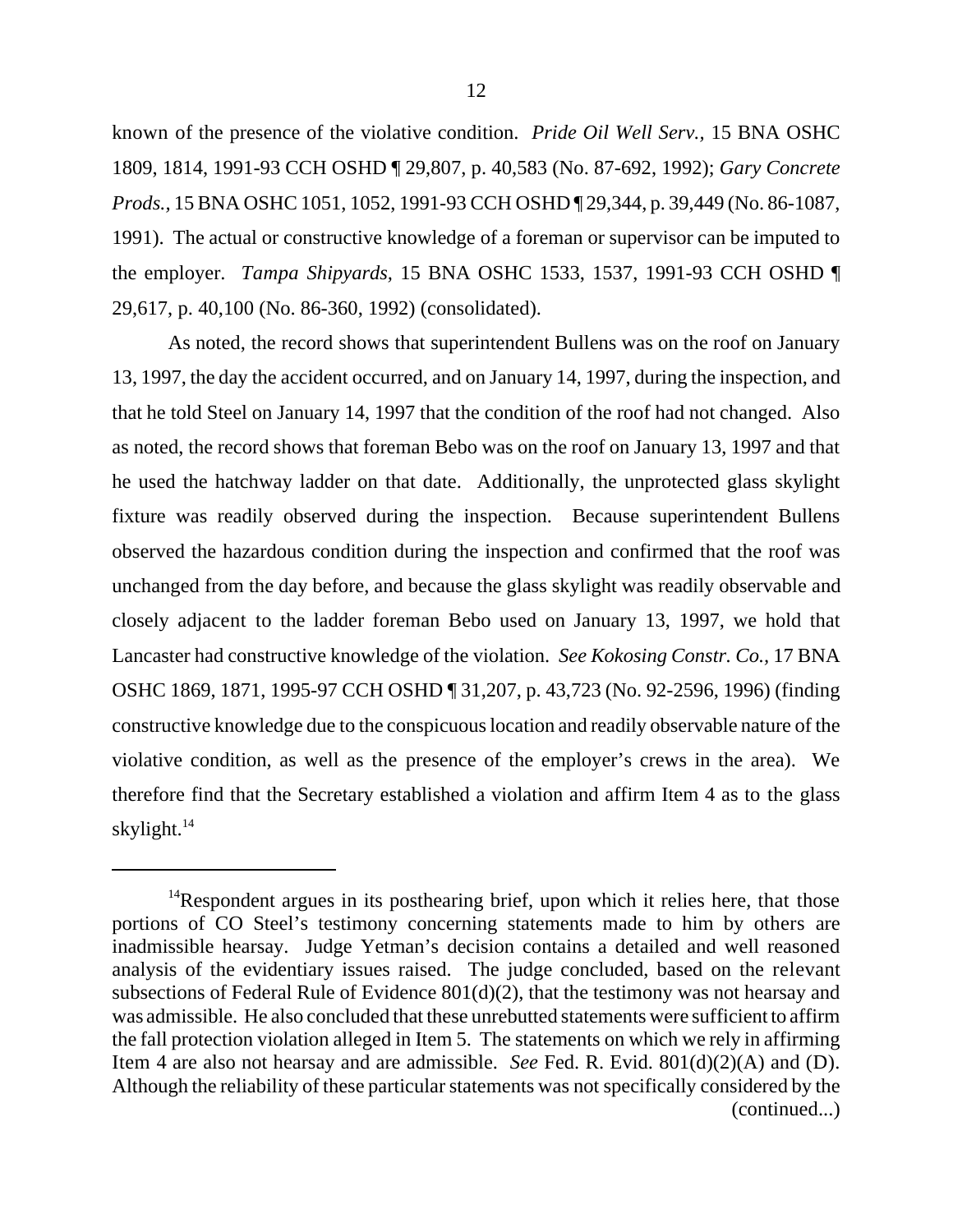#### **IV. CHARACTERIZATION OF THE VIOLATION**

"[A] violation is serious if there is a substantial probability that death or serious physical harm could result from the violation." *Capform, Inc.,* 16 BNA OSHC 2040, 2042, 1993-95 CCH OSHD ¶ 30,589, p. 42,357 (No. 91-1613, 1994) (citing 29 U.S.C. § 666(k)). The judge did not reach this issue. Here, CO Steel testified that "if an employee . . . tripped, slipped, or potentially, f[e]ll into one of these [skylights], he could be seriously hurt, or death could result." An employee who fell through the opening could be cut by the glass and could fall through onto the floor of the apartment below. We find that the violation was serious. *Cf. Phoenix Roofing,* 17 BNA OSHC at 1078, 1993-95 CCH OSHD at p. 42,604-05 (a 23 square-inch skylight opening that was flush with the roof surface, lacked any parapet or barricade around it, and had only flimsy covering of translucent material presented a fall hazard).

## **V. PENALTY**

The Act mandates that the Commission give "due consideration . . . to the appropriateness of the penalty with respect to the size of the business of the employer being charged, the gravity of the violation, the good faith of the employer, and the history of previous violations." 29 U.S.C. § 666(j). "These factors are not necessarily accorded equal weight; generally speaking, the gravity of a violation is the primary element in the penalty assessment." *J.A. Jones Constr.,* 15 BNA OSHC 2201, 2214, 1991-93 CCH OSHD ¶ 29,964, p. 41,033 (No. 87-2059, 1993). "The gravity of a particular violation depends on such matters as the number of employees exposed, the duration of the exposure, the precautions taken against injury, and the likelihood that any injury would result." *Id.* The Secretary proposed a penalty of \$4,500 for the skylight item.

In applying the four factors here, we note that we affirm the violation in regard to only one of the three skylights alleged by the Secretary to be in violation, and we note that

 $14$ (...continued)

judge, we conclude that his findings regarding CO Steel's other testimony would apply to these similarly unrebutted statements as well.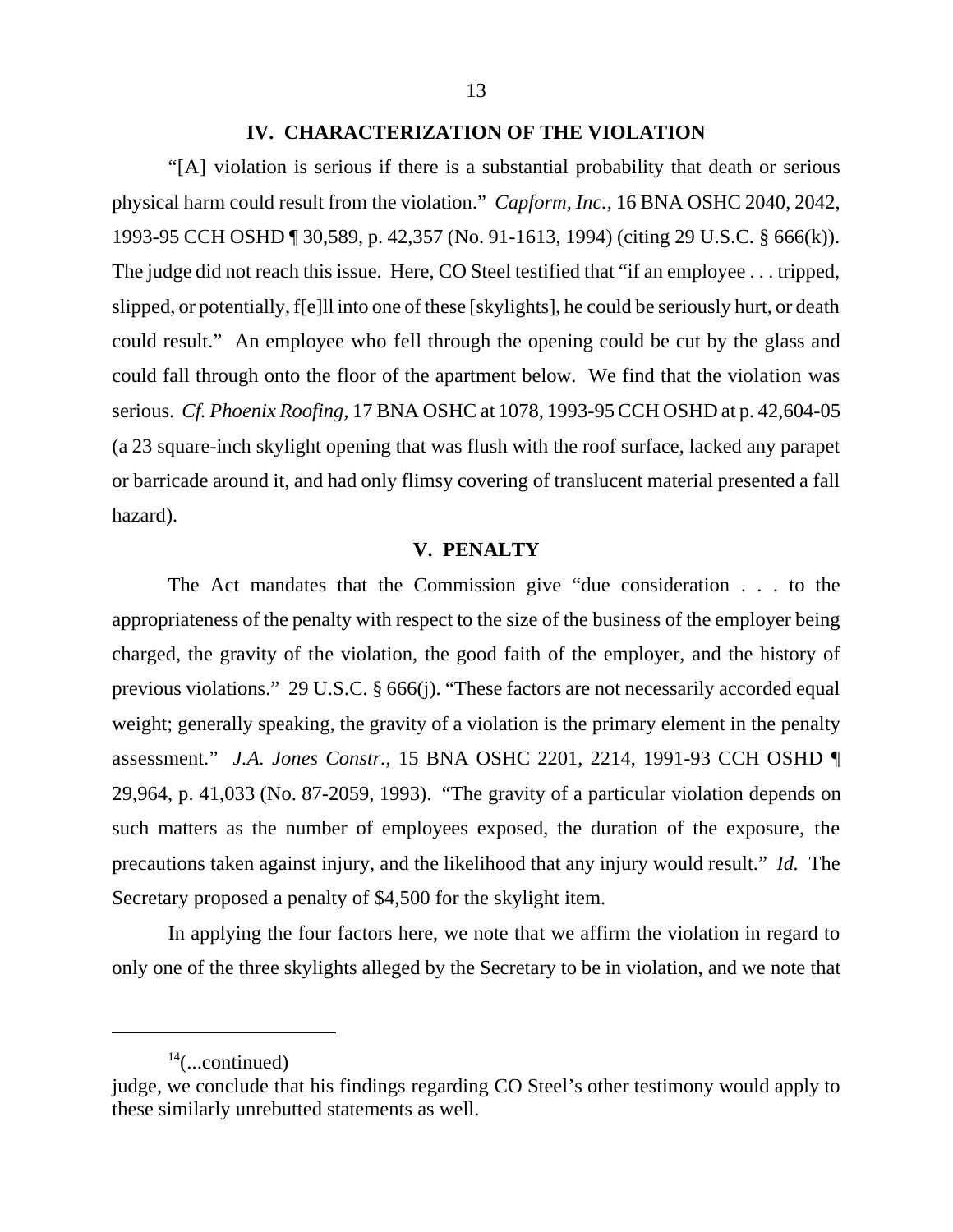the fatal accident was not related to it. The employer is small, with ten employees, and there is no evidence of other recent violations. In regard to good faith, we note that Lancaster had no safety program. In light of these four factors, we assess a penalty of \$2,500.

## **VI. ORDER**

For the reasons set forth above, we vacate Item 1. We affirm Item 4 as a serious violation of 29 C.F.R. § 1926.501(b)(4)(i) for which we assess a penalty of \$2,500.

 $\sqrt{s}$ /

 Thomasina V. Rogers Chairman

 $\sqrt{s/2}$ 

Gary L. Visscher Commissioner

/s/

Stuart E. Weisberg Commissioner

Date: August 1, 2000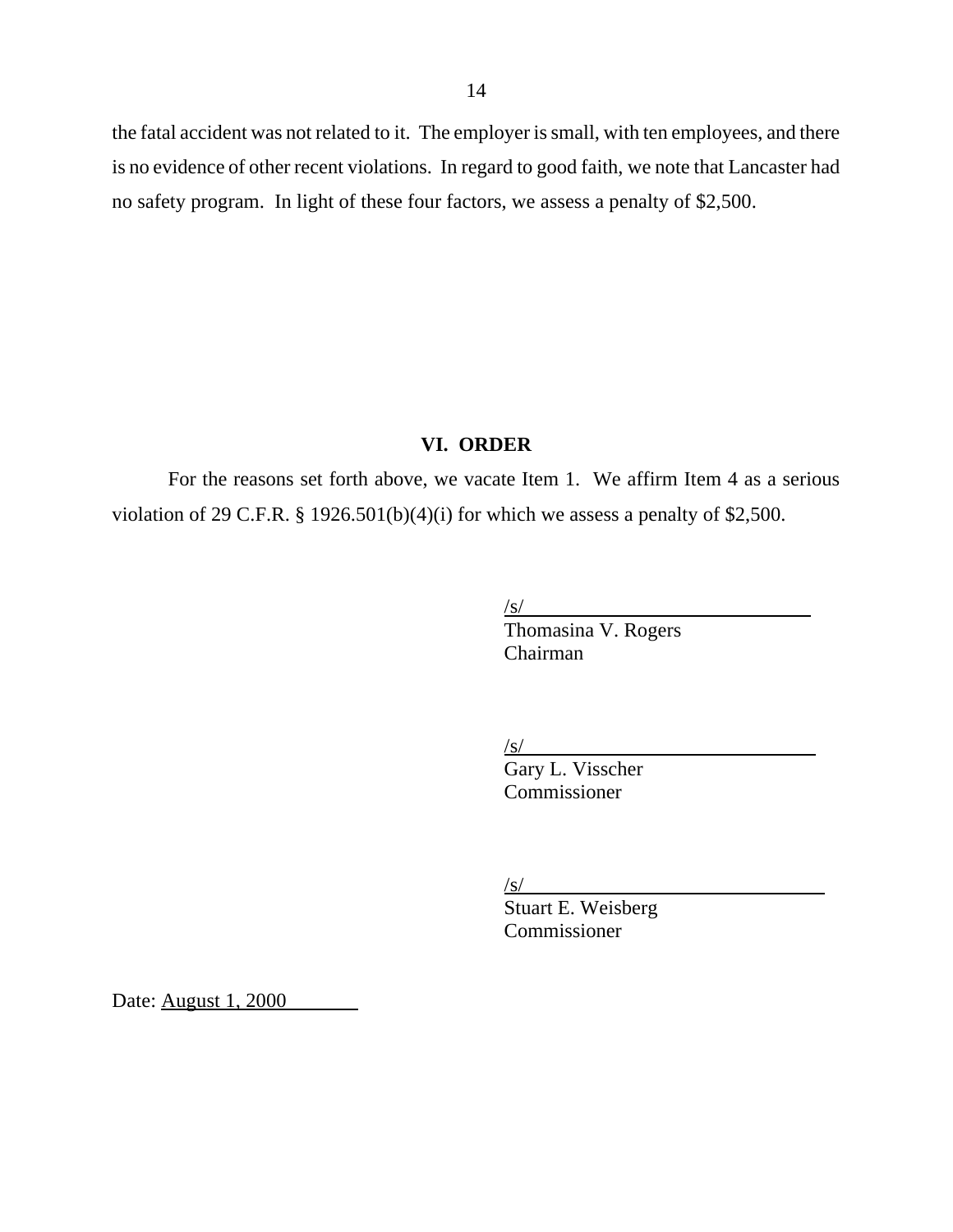#### SECRETARY OF LABOR,

**OSHRC** Complainant, Docket No. 97-0771

v.

# LANCASTER ENTERPRISES, INC., d/b/a ORBIT ROOFING COMPANY,

Respondent.

Appearances:

Christine Eskilson, Esq. Barrett A. Metzler, CSP U.S. Department of Labor Columbia, Connecticut

Office of the Solicitor, Boston, MA Northeast Safety Management, Inc. For Complainant For Respondent

Before Administrative Law Judge Robert A.Yetman

#### **DECISION AND ORDER**

This proceeding arises under § 10 (c) of the Occupational Safety and Health Act of 1970, 29 U.S.C. § 651, *et seq* ("the Act") to review a citation issued by the Secretary of Labor pursuant to § 9 (a) of the Act and a proposed assessment of penalty thereon issued pursuant to § 10 (a) of the Act.

Following a fatal accident at Respondent's work site on January 13,1997, an inspection was conducted by complainant commencing January 14, 1997. As a result of the inspection, a serious citation was issued to Respondent alleging six violations of various construction standards. Complainant withdrew item 2 of the citation and the penalty proposed for said violation at the hearing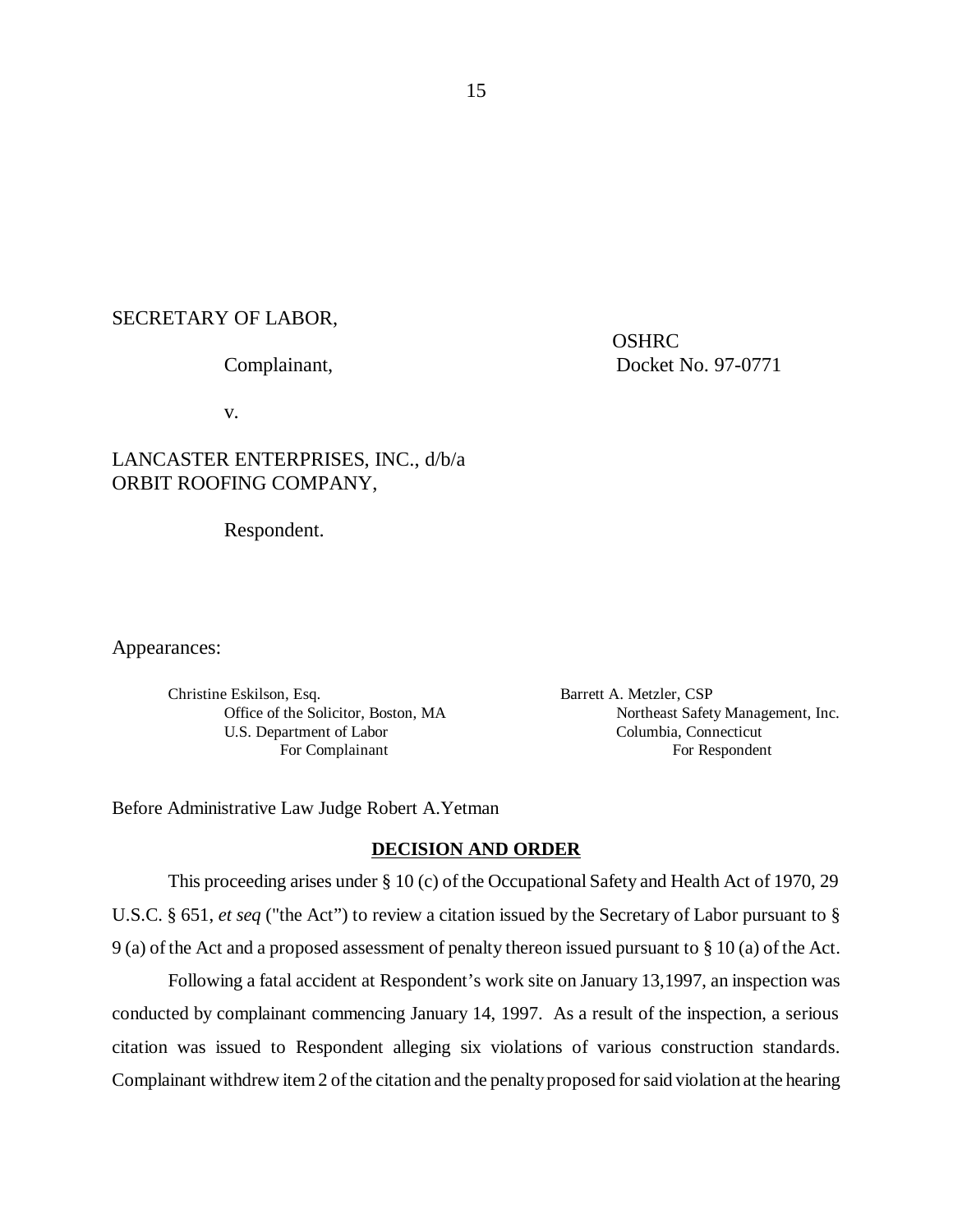conducted in this matter. In response to the complaint filed by the Secretary with this commission, Respondent concedes subject matter jurisdiction of the commission as well as jurisdiction over Respondent. Respondent generally denies the remaining allegations within the complaint and asserts four affirmative defenses.

The following facts were stipulated by the parties:

**1.** On January 13, 1997, employees of Lancaster Enterprises, Inc., d/b/a Orbit Roofing ("Orbit"), were engaged in roofing activities at 5-17 Cleaves Court, Roxbury Massachusetts pursuant to a contract with Northeast Cleaves Limited Partnership, the owners of Cleaves Court Apartments. The job had started during the last week of December 1996.

**2.** 5-17 Cleaves Court is an apartment building. Orbit employees were installing a rubber roof.

**3.** The roof of 5-17 Cleaves Court is a low-slope roof approximately thirty-three feet above the ground.

**4.** At approximately 2:30 p.m. on January 13, 1997, Orbit employee John Kulikowski fell from the roof at Cleaves Court and died.

**5.** At the time of the fall, Kulikowski and Orbit employee Mark McManus were engaged in laying rubber to finish the plywood roof section above the porch at the rear of 5-17 Cleaves Court.

**6.** At the time of the fall, Orbit employees Edward Walsh and Joseph Bebo were also on the roof. Bebo was the foreman for the job.

**7.** Orbit did not use a guardrail system to protect its employees from falling from the edge of the roof.

**8.** Orbit did not use a safety net system to protect its employees from falling from the edge of the roof.

**9.** Orbit did not use a personal fall arrest system to protect its employees from falling from the edge of the roof.

Respondent's answers to complainant's interrogations and response to requests to produce documents (Exhibits C-1 and C-2) were also entered into evidence. Complainant called one witness, Mr. Alexander Jay Steel, the compliance officer who conducted the investigation and respondent rested its case without calling any witnesses. Although the period of investigation set forth in the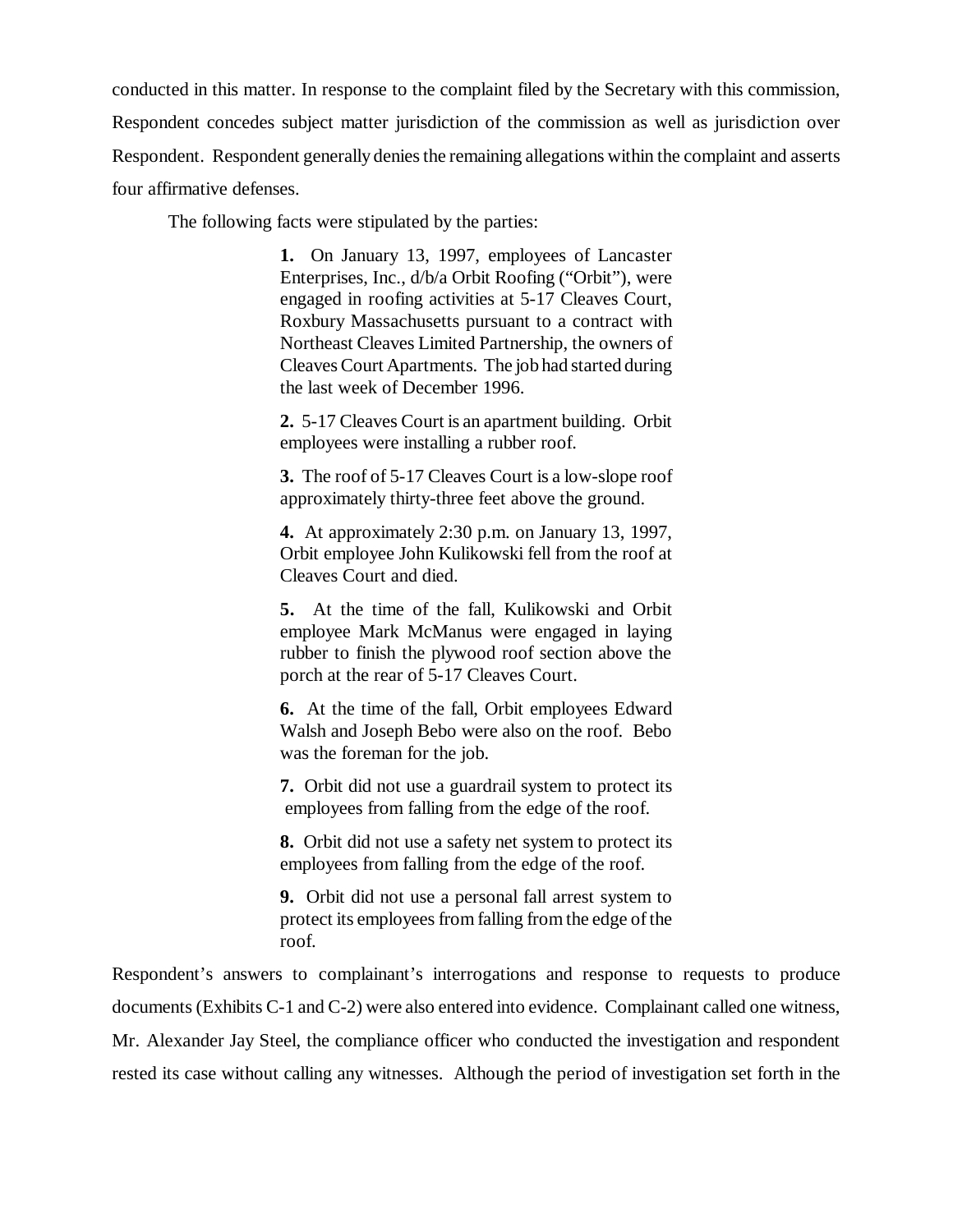citation is January 14, 1997 to August 4, 1997, the evidence elicited at the hearing supports the inference that all of the alleged violations occurred on January 13, 1997.<sup>15</sup>

## **Discussion**

The citation issued to Respondent contains the following alleged construction standard violations:16

Citation 1 Item No. 1

29 CFR 1926.20(b)(1)

The employer did not initiate and maintain such programs as were necessary to comply with this part:

Jobsite:

A Safety Program, which included, weekly safety meetings, training and walkaround inspections, was not implemented, to train and instruct employees in the recognition and avoidance of unsafe conditions.

The standard set forth at 29 CFR 1926.20(b)(1) reads as follows:

(b) *Accident Prevention Responsibilities*

(1) It shall be the responsibility of the employer to initiate and maintain such programs as may be necessary to comply with this part.

The language of the cited standard is remarkable because, on its face, it cannot be determined what conduct is required of Respondent. Moreover, the standard appears to grant discretion to employers to determine which programs "may be necessary to comply with this part." In this instance the Secretary takes the position that Respondent violated the standard by failing to have a safety program. In support of the allegation, complainant points to the testimony of compliance officer Steel that the firm's owner, Marie Raftes, and superintendent, Mr. Dan Bullens, admitted to him that

15

16

According to compliance officer Steel, no employees were working on the roof on January 14, 1997.

Although not addressed by the Secretary at the hearing or in her post hearing brief, the record supports the conclusion that roofing activities fall within the meaning of construction. See 29 CFR 1910.12(b); *Tilo Company Inc.* 1971-1973 CCH OSHD ¶ 15,678.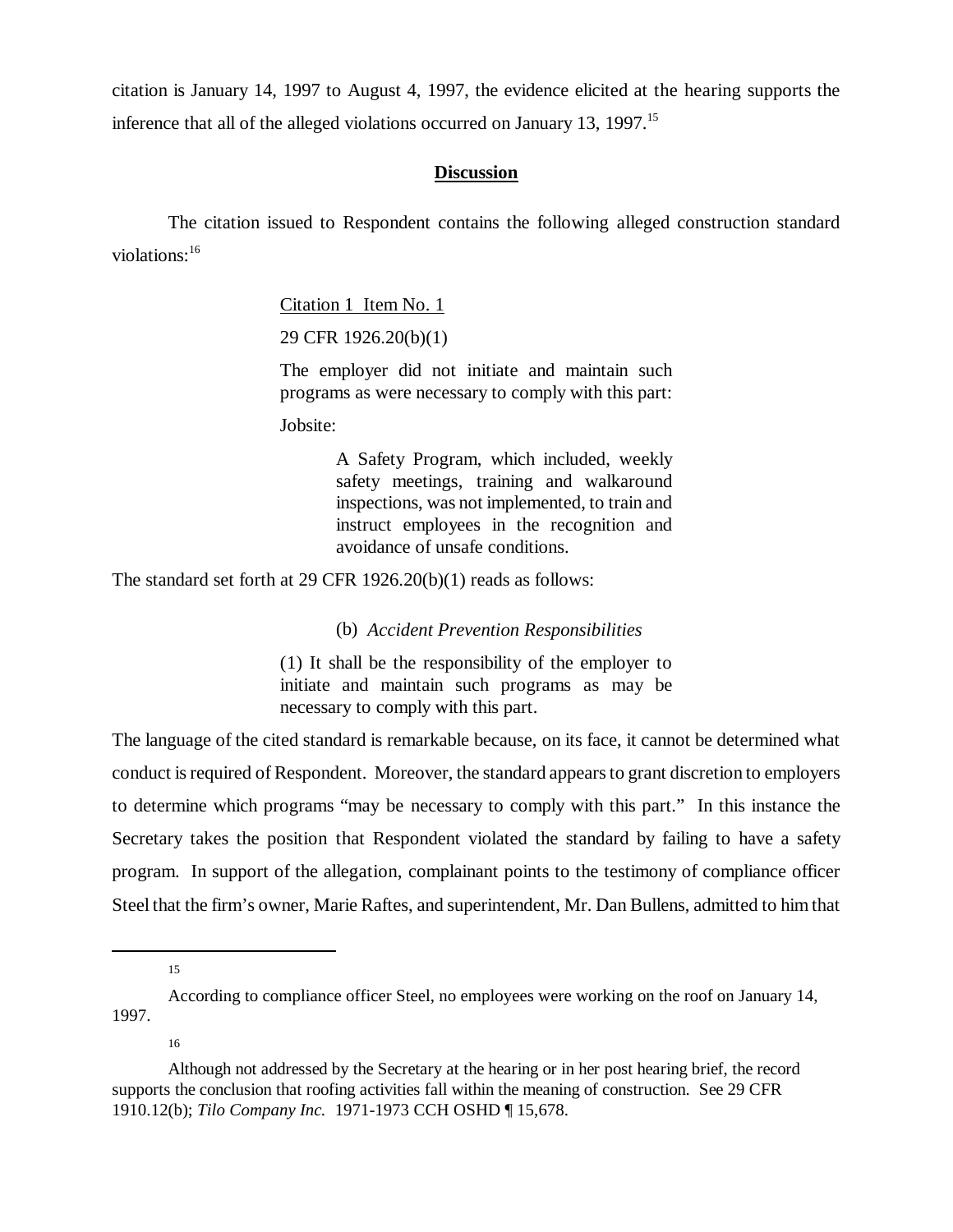Respondent firm did not have a safety program, did not conduct safety meetings or provide safety training to employees (Tr. 66-67).<sup>17</sup> However, according to Mr. Steel, the alleged violation relates to the firm's failure to have a safety program relating to matters other than roofing operations (Tr. 77). The failure to have a safety program relating directly to the roofing industry is addressed at citation item 6 *infra*.

Although the standard cited in this instance is a paragon of ambiguity regarding the substance of the safety program required, (See *Pelron Corp* 12 BNA at 1835 where the Commission stated that the Secretary must define an alleged hazard in a way that "apprises the employer of its obligations.") the Review Commission has held that a reasonably prudent and experienced employer would understand which "specific measures" are required to be taken under the standard to protect employees from safety hazards that may be present at specific worksites *see Northwood Stone and Asphalt 1994 CCH OSHD ¶ 30,583 at page 42,349.* The only evidence presented by the Secretary in support of this allegation is the "admission" made to the compliance officer by management personnel that the firm did not have a safety program.18 Although there is no evidence regarding the hazards that are reasonably expected to be present at Respondent's worksites, it is inferred, based upon the record in this case, that employees are exposed, at a minimum, to fall hazards. However, the paucity of this record leaves one to guess at which specific hazards must be addressed by a safety program. Clearly, Respondent need not have a safety program for ship repair (29 CFR 1926.30) and it is unlikely that Respondent's work activities require an employee emergency action plan (29 CFR 1926.35) or that Respondent is required to provide means of egress pursuant to 29 CFR 1926.34. Although Complainant has established that management officials of this small company acknowledged to an interrogating government official that the firm does not have a safety program, there is no direct evidence that specific hazards covered by subpart C of the regulations or at another part of the 1926 construction standards existed at respondent's worksite which required the establishment of a safety program contemplated by the Secretary. Indeed, it is not known what the Secretary requires in this instance. This is particularly significant since the Secretary cited Respondent for its failure to have a training program for employees exposed to fall hazards *see* item 6 *infra*. In the absence of any

<sup>&</sup>lt;sup>17</sup>This testimony was admitted into evidence pursuant to Rule  $801(d)(2)(A)$  Fed. Rules of Ev.

<sup>18</sup>

There is no requirement that the programs required by the standard must be in writing *see generally* Subpart C 29 CFR 1926.20 et seq.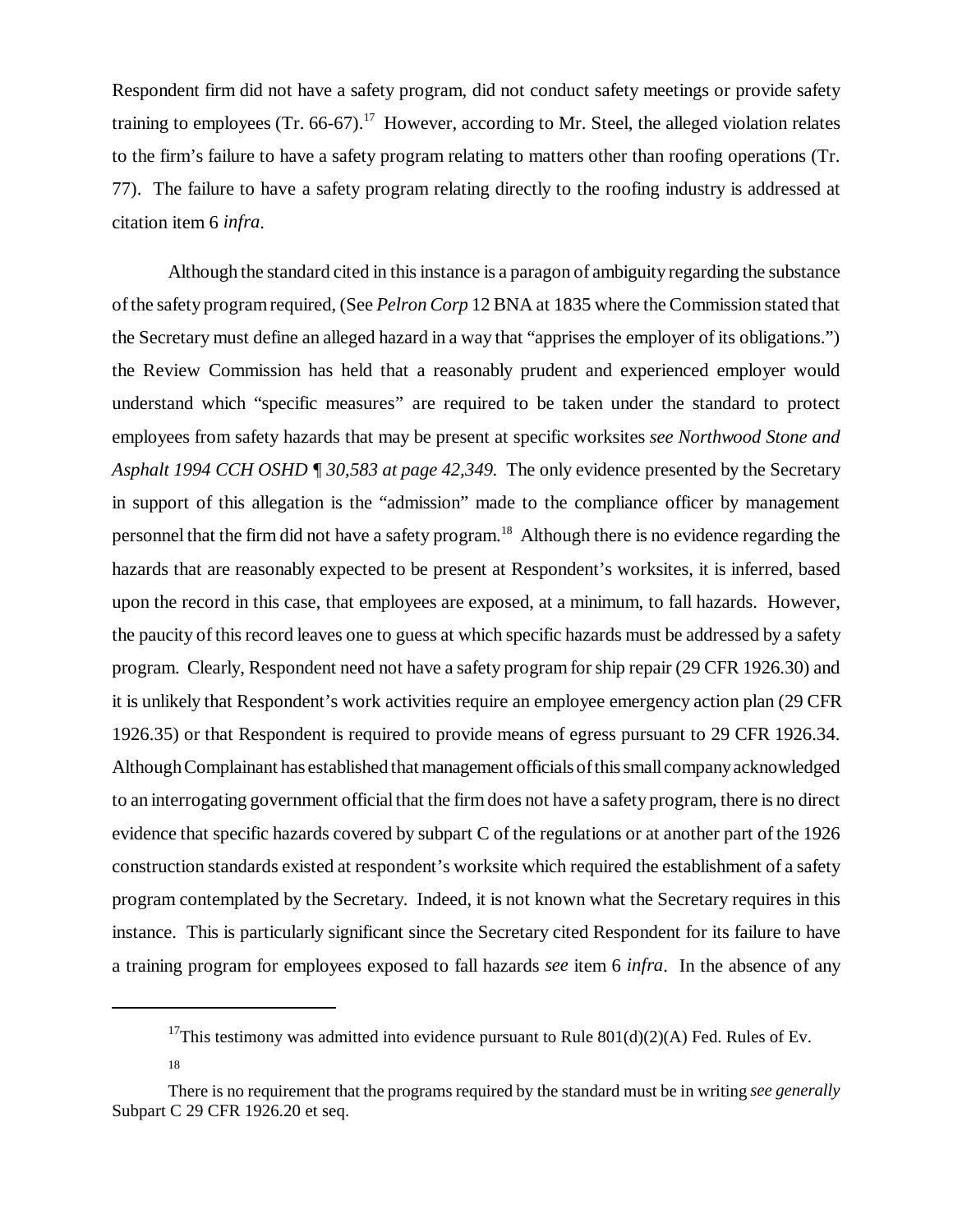evidence establishing hazards covered by subpart C, or any other part of the construction standards, for which a safety program must be established, this item must be vacated.

#### Citation 1 Item 3

29 CFR 1926.252(a): An enclosed chute of wood, or equivalent material, was not used where materials were dropped more than 20 feet to points lying outside the exterior walls of the building $(s)$ :

Jobsite: Cleaves Court Apartments

An enclosed chute was not used when materials were thrown from the roof level to a dumpster located greater than 20 feet below the roof level.

The only evidence presented by the Secretary in support of this alleged violation are the "admissions" of Mr. Dan Bullens, Respondent's superintendent and an employee named Walsh; both of whom were interviewed by the compliance officer. According to compliance officer Steel, Mr. Bullens stated that there was no enclosed chute from the roof to the waste dumpster located on the ground level as required by the standard. Moreover, Mr. Walsh told Mr. Steel that on January 13, he threw materials from the roof (Tr. 82). In addition, the roof level was more than twenty feet above the top edge of the dumpster into which debris was dropped (Tr. 86). A critical element missing from complainant's presentation, however, is any evidence that employees were in danger of being struck by falling materials. Thus, Complainant has failed to establish a fundamental element; employee exposure to a hazard, *see Turner Construction Co.* 1987-1990 CCH OSHD ¶ 28,031; *McCrory - Sumwalt Construction* 1974-1975 CCH OSHD 19,552. In the absence of any evidence of employee exposure to the alleged hazard, this item must be vacated.

#### Citation 1 Item 4

29 CFR 1926.501(b)(4)(iii): Each employee on a walking/working surface were not protected from objects falling through holes, including skylights, which were not provided with covers.

Jobsite: Cleaves Court Apartments, roof level:

Employees were exposed to possible serious injury while walking and/or working on the roof where skylights were not provided with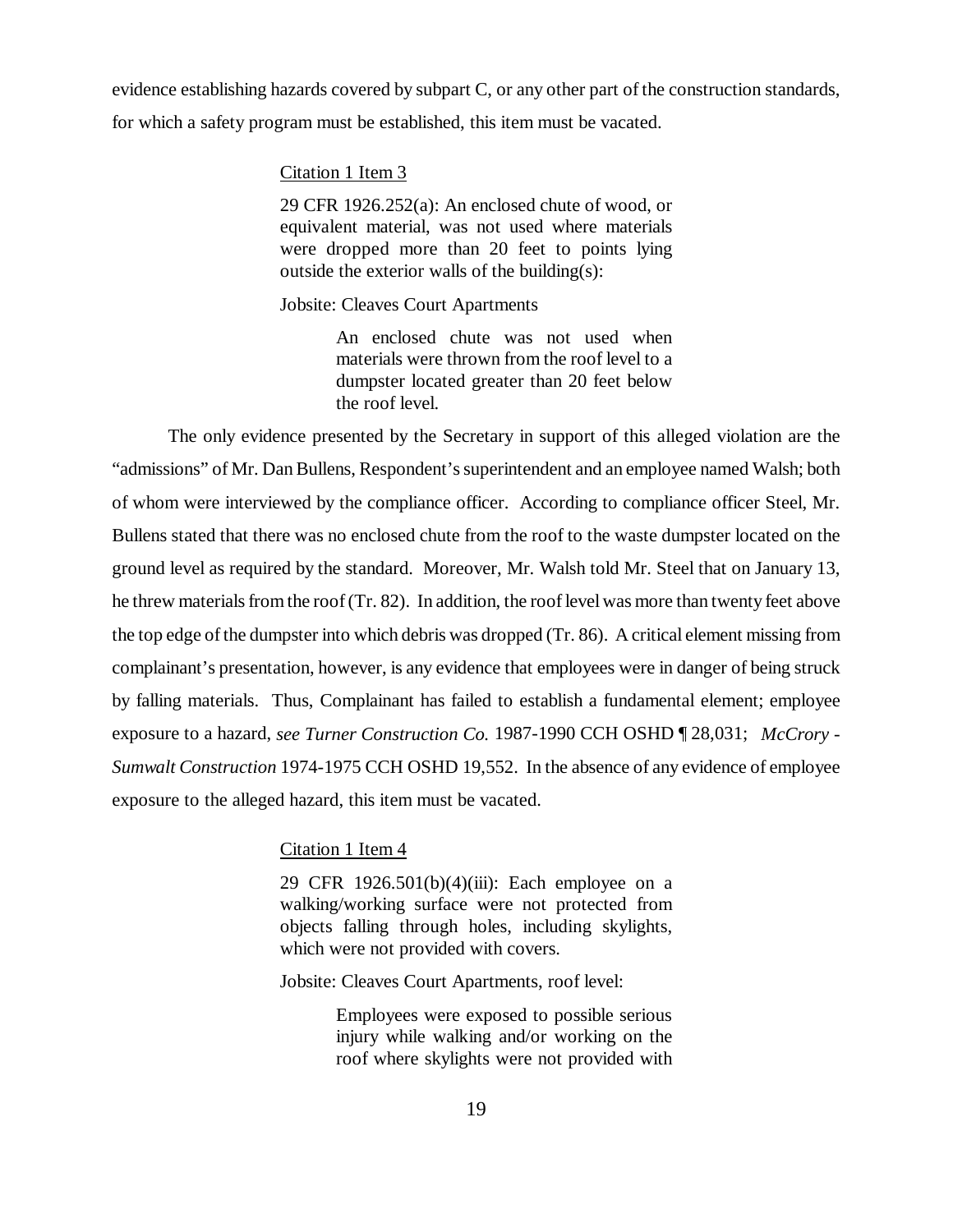covers to prevent an employee from falling through the plexiglass skylight.

As set forth above, the standard cited herein requires that employees be protected from *objects* falling through the skylights located at the worksite. The descriptive language contained in the citation, however, describes an alleged violation of 29 CFR 1926.501(b)(4)(ii); that is, employees shall be protected from *tripping in or stepping into or through skylights by covers.* It is clear from the descriptive language contained in the citation, as well as the evidence elicited at the hearing from the compliance officer, that the Secretary intended to cite respondent for a violation of 29 CFR  $1926.501(b)(4)(ii)$  rather than  $(b)(4)(iii)$ . Based upon the record, it is concluded that the parties tried the issue of whether Respondent violated section 1926.501(b)(4)(ii) by consent. Accordingly, pursuant to Rule 15(b) of the Federal Rules of Civil Procedure, citation item 4 is amended to allege a violation of section 1926.501(b)(4)(ii). *National Realty and Construction Co. v. OSHRC* 489F2d 1257 (D.C. Cir 1973); *John and Ray Carlstrom* 6 BNA OSHC 2101(1978); *Rodney E. Fossett* 7 BNA OSHC 1915(1979).

As with the other alleged violations, the only witness called by the Secretary to establish this violation was the compliance officer, Mr. Steel. Photographs depicting the skylights on January 14 were entered into evidence without objection (Exhibits C-7, C-8). These photographs were taken when no work was being performed at the worksite. Compliance officer Steel testified that he was told by superintendent Bullens that the roof conditions, including the skylights, were the same as in the photographs on January 13. There is no evidence, however, that any employee was working or walking in such proximity to the skylights that they were exposed to the hazard of tripping or stepping into or through the skylights. Once again the Secretary invites speculation that employees must have been in close proximity to the skylights during their normal work activity without providing any basis for arriving at the conclusion. Because of the failure to present any percipient witnesses to the conditions as they existed at the worksite, including employee exposure on January 13, I am constrained to vacate this item.

#### Citation 1 Item 5

29 CFR 1926.501(b)(10): Each employee engaged in roofing activities on low sloped roofs with unprotected sides and edges, six feet or more above the lower levels, were not protected from falling by the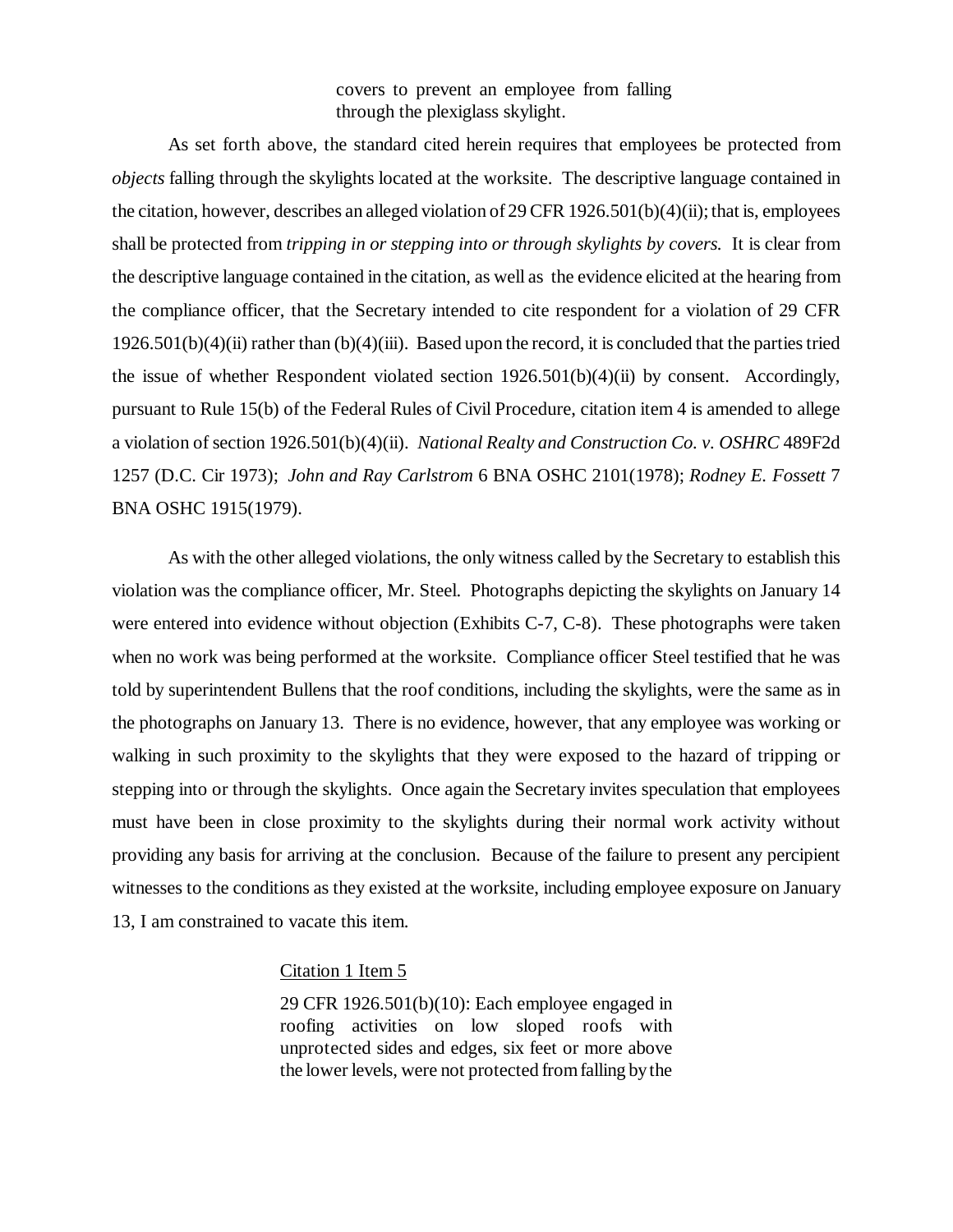use of a guardrail system, safety net system, or personal fall arrest system:

#### Jobsite: Cleaves Court Apartments, roof level, rear of the building area.

The Secretary amended the descriptive language of this item at the hearing to read as follows:

On or about January 13, 1997, employees of this company were exposed to serious fall hazards while performing their work duties on the roof, where the use of a guardrail system, safety monitor or personal fall arrest system was not used to prevent a fall from the unprotected edge of the roof, greater than six (6) feet to the parking lot.

The Secretary asserts that Respondent's alleged failure to comply with the aforesaid standard resulted in the tragic death of Respondent's employee. As in the case of the other alleged violations, the Secretary presented one witness in support of the allegation. Although the witness, compliance officer Steel, was not present at the work site at the time of the accident, he interviewed management personnel and related the "admissions" made to him by those officials. Respondent presented no witnesses or other evidence regarding this item.

The following facts have been gleaned from this sparse record. On January 13, 1998, Respondent's employees were engaged in placing a new roof on an apartment building located at Roxbury Massachusetts. It was a slightly pitched flat roof, 57 feet 7 inches by 66 feet 33 inches (Tr. 37) and approximately 33 feet high (Stipulation #3). The roof also extended over porches which were located along the length of the three story building (Tr. 31, Ex C-1). Four of Respondent's employees were on the roof installing insulation board over the plywood roofing materials which was then covered with glue. Finally, sheet rubber was placed on the glue. Employees Kulikowski and McManus were working at the edge of the roof which extended over the porches applying the glue and rubber to the roof surface. Respondent's foreman, Mr. Bebo, was working at another part of the roof; however, he was not observing employees Kulikowski and McManus standing at the roof edge. He heard a bang, turned around and saw only Mr. McManus standing at the roof edge. He yelled for someone to call an ambulance. The fourth person, Mr. Walsh, was cleaning up debris at the time of the accident (Tr. 55-57). All of this information was conveyed to Mr. Steel by Mr. Bebo and was admitted into evidence pursuant to Rule 801(d)(2)(A) of the Federal Rules of Evidence.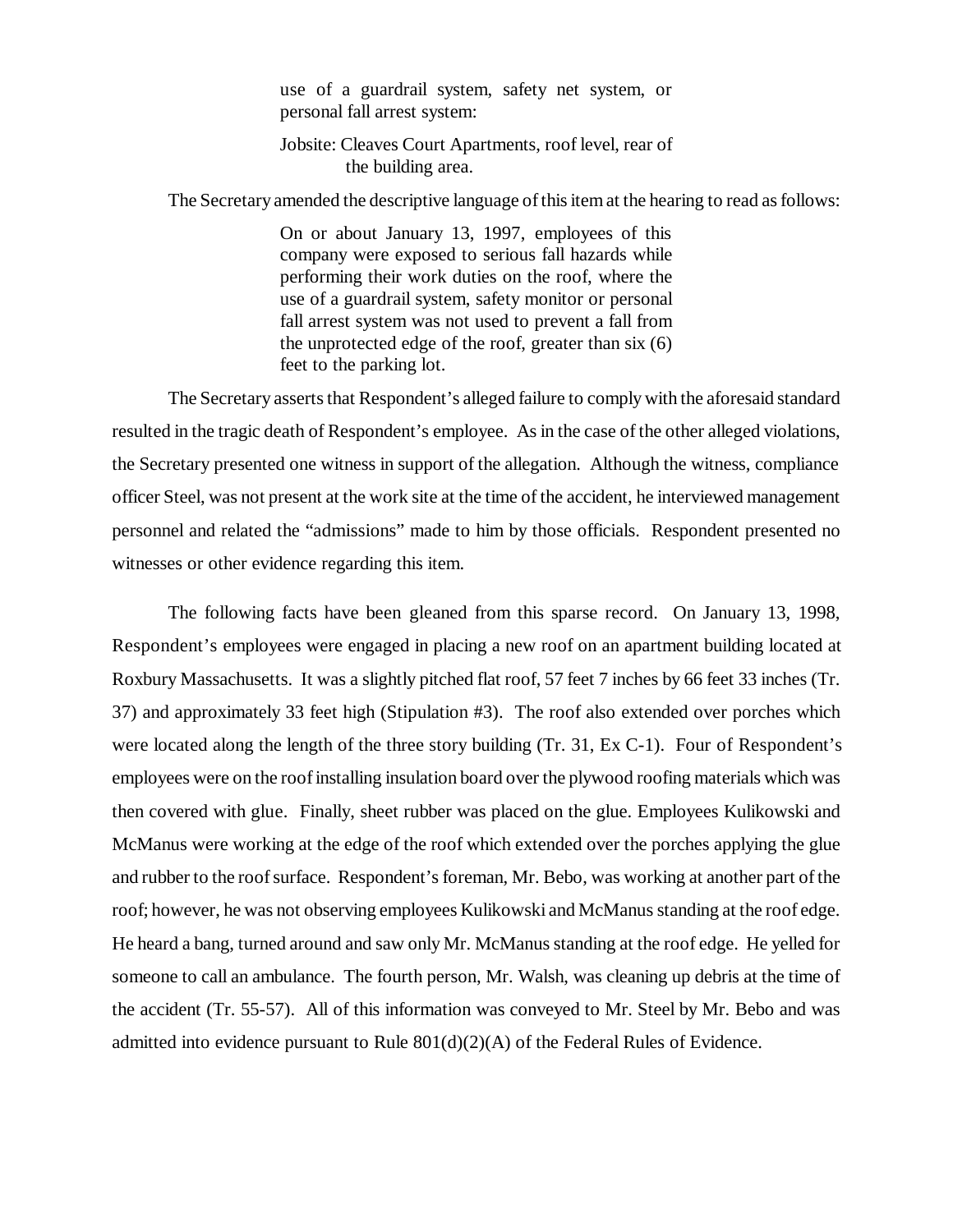Mr. Bebo also told compliance officer Steel that warning lines had been placed on the roof but had been moved back from the edge approximately six feet because they interfered with the work (Tr. 54 see Exh. C-6). According to compliance officer Steel, he was told by management representatives that the injured employee was working within one foot of the roof edge (Tr. 47, 55). Respondent stipulated that no guardrails, safety nets or personnel fall arrest systems were in use at the time of the accident. Moreover, according to Mr. Steel, Respondent's superintendent, Dan Bullens admitted that no safety monitor had been designated or was used on the roof at the time of the accident (Tr. 51) See 29 CFR 1926.502(h)(1). Although Mr. Bullens was not present at the worksite at the time of the accident, his admission to Mr. Steel was admitted into evidence pursuant to Rule 801(d)(2)(B) of the Federal Rules of Evidence.

In order to establish that Respondent failed to comply with the cited standard, the Secretary must prove that (1) the standard applies; (2) the employer failed to comply with the terms of the standard; (3) employees had access to the cited condition; (4) the Respondent knew, or with the exercise of reasonable diligence, could have known of the violative condition. *Astra Pharmaceutical Products, Inc.,* 1981 CCH OSHC ¶ 25,578, aff'd 681 F.2d 69 (1st. Cir. 1982); *Secretary of Labor v. Gary Concrete Products,* 15 BNA OSHC 1051, 1052, 1991-1993 CCH OSHD ¶ 29,344 (1991). The burden of establishing these elements rests with the Secretary of Labor. Moreover, the elements must be established by a preponderance of the evidence *Armor Elevator Co.* 1 OSHC 1409, 1973- 1974 OSHD ¶ 16,958 (1973). The Commission has defined "preponderance of the evidence" as "that quantum of evidence which is sufficient to convince the trier of fact that the facts as asserted by a proponent are more probably true than false" *Ultimate Distrib Systems, Inc.,* 10 OSHC 1569, 1570 (1982). To carry that burden, the secretary relied exclusively upon admissions made to the compliance officer by Respondent's management representatives. These statements were admitted pursuant to FRE Rule  $801(d)(2)(A)$  and (B). Admissibility, however, does not establish the trustworthiness or reliability of those statements *see Regina Construction Co.* 15 BNA OSHC 1044 (1991). In *Regina* the Commission stated:

> Although admissions under rule  $801(d)(2)(D)$ (employee statements), are not inherently reliable, there are several factors that make then likely to be trustworthy, including: (1) The declarant does not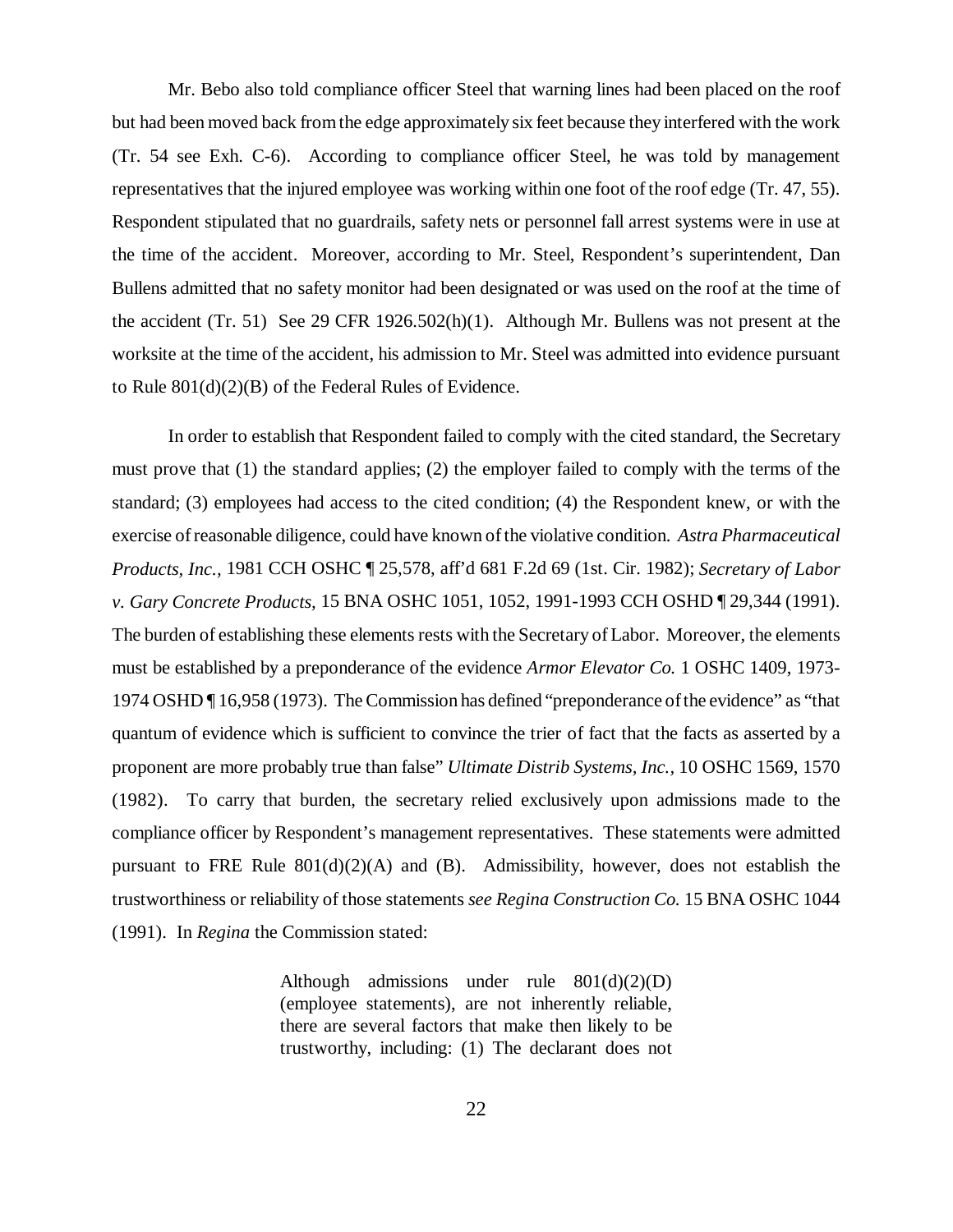have time to realize his own self-interest or feel pressure from the employer against whom the statement is made; (2) the statement involves a matter of the declarant's work about which it can be assumed the declarant is well informed and not likely to speak carelessly; (3) the employer against whom the statement is made is expected to have access to evidence which explains or rebuts the matter asserted. 4D. Louisell & C. Mueller, *Federal Evidence* § 426 (1980 & Supp. 1990).

#### *Id* at 1048

Based upon the record in this case as a whole, certain inferences can be made regarding the statement made to the compliance officer*.* First, based upon the nature of the admissions, there is no basis to conclude that the management representatives were concerned about their own self interest or felt pressure from their employer. Moreover, it is clear that Respondent had an ample opportunity to rebut the information contained in the statements. However, an out of court statement "inherently has less probative value than would the employee's own testimony and is not necessarily entitled to dispositive weight" *Continental Electric Co.,* 13 BNA OSHC 2153,2155, N.6 (1989). The reason is obvious; credibility findings are critical in evaluating conflicting or inconsistent statements. In *Morrison-Knudsen, Inc.,* 13 BNA OSHC at 1124, the Commission stated:

> "When an out-of-court statement is introduced, the trier of fact has no opportunity to assess the credibility of the person who made the statement and must therefore allow for the possibility that the statement is exaggerated, incomplete, taken out of context, or even false. Also, neither the other party nor the judge has a chance to cross-examine the person who made the statement. The only person able to evaluate the statement's credibility is the person who heard the statement and is testifying to its contents. These considerations suggest that out-of-court statements can not always be taken at face value."

Moreover, there is no indication that the individuals who gave the statements were unavailable to testify.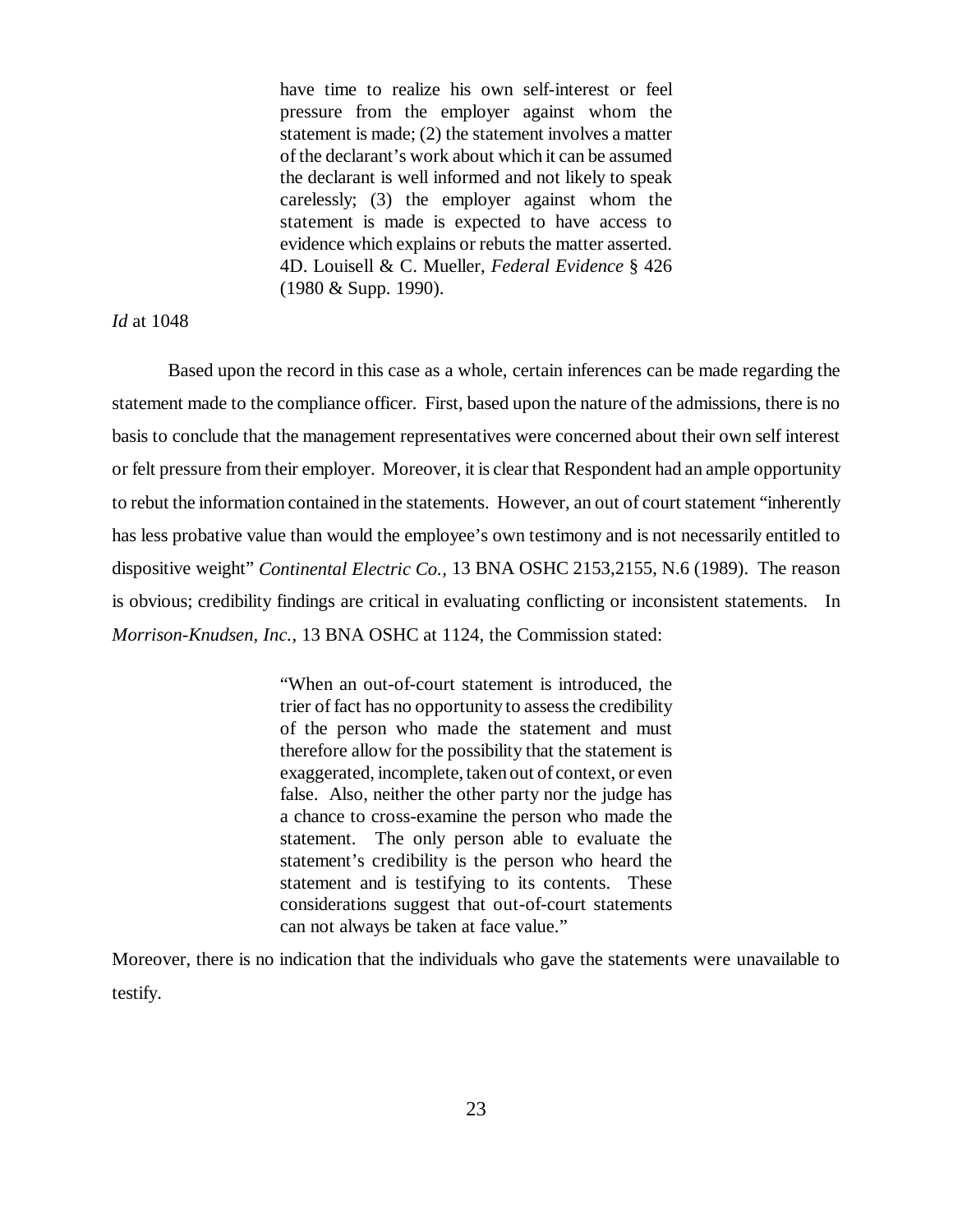It is recognized, however, that an admission against self interest made by management personnel to a compliance officer is strong evidence, as in this case, that Respondent failed to comply with the aforesaid standard as alleged. Thus, there is a sufficient basis in the record for concluding that the facts asserted by the Complainant are more probably true than false. *See Ultimate Distrib. Systems Inc. supra.* I am compelled to reach this conclusion because of Respondent's failure to shed any light on the conditions at the worksite or the activities of the employees involved at the time of the tragic accident. As stated by the First Circuit Court of Appeals in *Astra Pharmaceutical Products Inc.* 681F2d at 74:

> While the Secretary had the burden of proving its case by substantial evidence, what constitutes substantial evidence varies with the circumstances. The "evidence a reasonable mind might accept as adequate to support a conclusion" is surely less in a case like this is where it stands entirely unrebutted in the record by a party having full possession of all the facts, than in a case where there is contrary evidence to detract from its weight. *See, e.g., Noranda Aluminum, Inc. v. OSHRC,* 593 F.2d 811, 814 & n.5 (8th Cir. 1979) (decision to leave Secretary's case unrebutted "a legitimate but always dangerous defense tactic in litigation"); *Stephenson Enterprises, Inc. v. Marshall,* 578 F.2d 1021, 1026 (5th Cir. 1978). Thus, thin as the underlying evidence was, we find it sufficient in these circumstances.

For the foregoing reasons, the violation alleged is affirmed. Furthermore, in view of the tragic consequences at the worksite, the violation is found to be serious within the meaning of the statute. The Secretary proposes a penalty in the amount of \$6,300 for the violation. This proposal is based upon a high gravity factor (death of an employee) with a 10% reduction from the maximum penalty of \$7,000 due to Respondent's history of no prior violations. For these reasons the proposed penalty in the amount of \$6,300 is assessed for the violation.

#### Citation 1 Item 6

29 CFR 1926.503 $(a)(1)$ : The employer shall provide a training program for each employee who might be exposed to fall hazards. The program shall enable each employee to recognize the hazards of falling and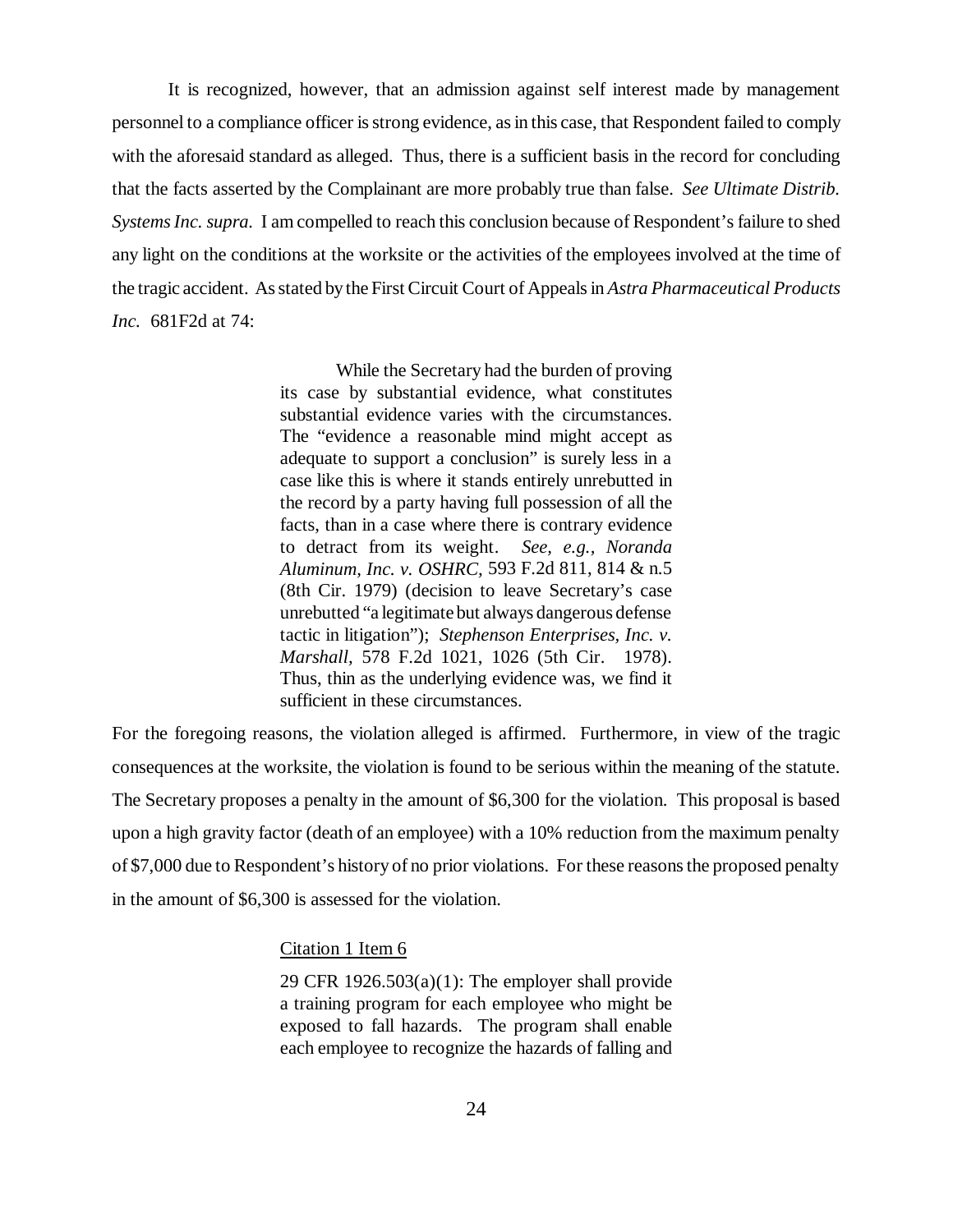shall train each employee in the procedures to be followed in order to minimize these hazards:

Jobsite: Cleaves Court Apartments, roof level, rear of the building area

On or about January 13, 1997, employees were not adequately instructed and trained in the recognition and avoidance of unsafe conditions, with regards to working on a roof and the fall hazards to which they may be exposed, and the regulations applicable to that type of work environment.

According to compliance officer Steel, management representatives admitted that the company did not possess a training program for employees exposed to fall hazards nor had any of Respondent's employees been trained in the recognition of fall hazards and the procedures to be followed to minimize fall hazards (Tr. 37). Respondent failed to present any evidence to rebut or explain these admissions. Accordingly, for the reasons set forth at citation item 5 *supra*, this item is affirmed as a serious violation. Moreover, for the reasons set forth above, the proposed penalty in the amount of \$4,500 is assessed for the violation.

#### **Findings of Fact**

All findings of fact relevant and necessary to a determination of the contested issues have been found specially and appear in the decision above. See Rule 52(a) of the Federal Rules of Civil Procedure. Proposed findings of fact that are inconsistent with this decision are denied.

#### **Conclusions of Law**

- 1. Respondent is engaged in a business affecting commerce and has employees within the meaning of section 3(5) of the act.
- 2. Respondent, at all times material to this proceeding, was subject to the requirements of the Act and the standards promulgated thereunder. The Commission has jurisdiction of the parties and the subject matter of this proceeding.
- 3. At the time and place alleged, Respondent was not in violation of 1926.20(b)(1) (citation 1 item 1).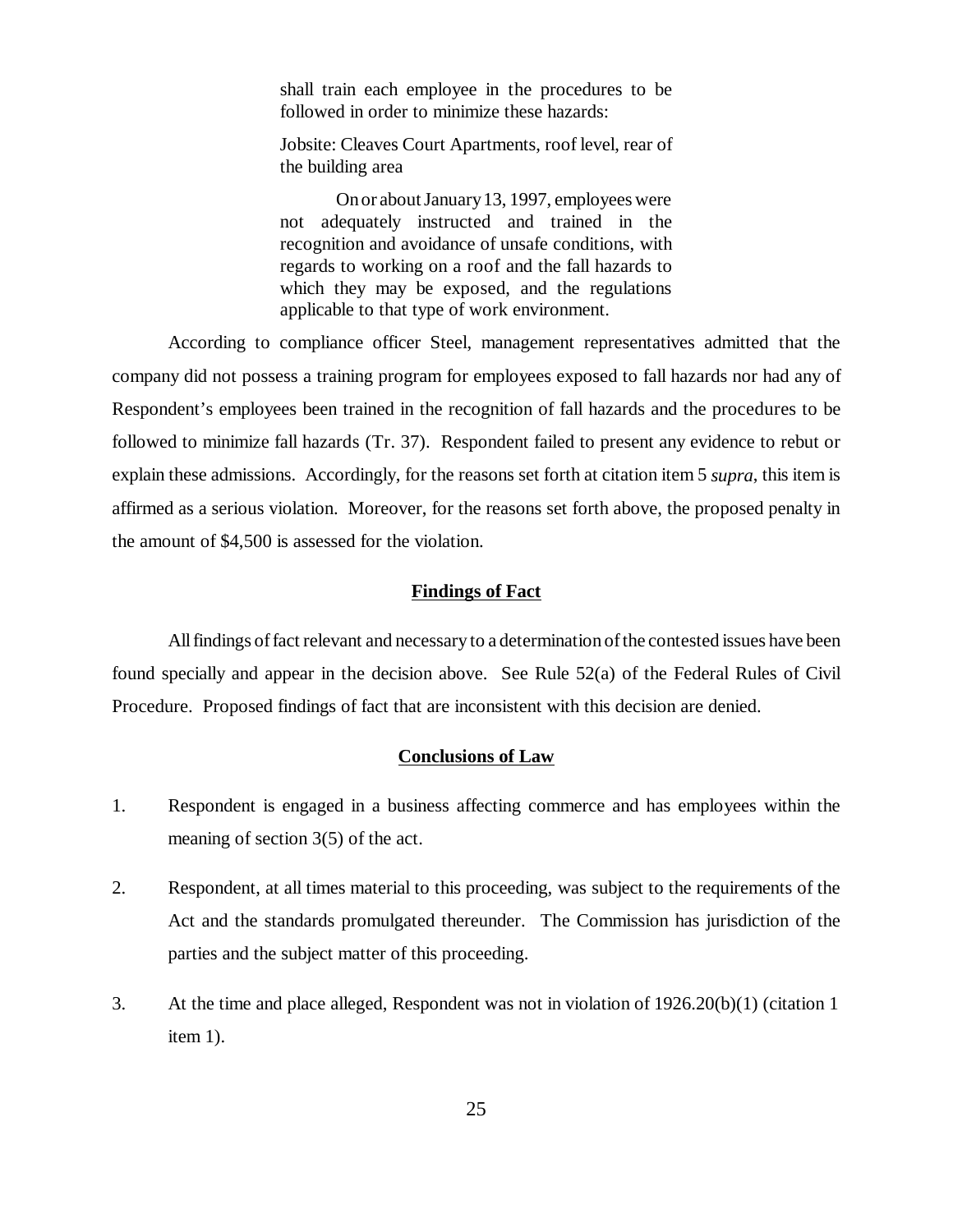- 4. At the time and place alleged, Respondent was not in violation of 29 CFR 1926.252(a) (citation 1 item 3).
- 5. At the time and place alleged, Respondent was not in violation of 29 CFR 1926.501(b)(4)(iii) (citation 1 item 4).
- 6. At the time and place alleged, Respondent was in violation of 29 CFR 1926.501(b)(ii) and said violation was serious within the meaning of the Act (citation 1 item 5).
- 7. At the time and place alleged, Respondent was in violation of 29 CFR 1926.503(a)(1) and said violation was serious within the meaning of the Act (citation 1 item 6).

## **Order**

- 1. Serious citation 1 item 1 is **VACATED**.
- 2. Serious citation 1 item 2 is **WITHDRAWN**.
- 3. Serious citation 1 item 3 is **VACATED**.
- 4. Serious citation 1 item 4 is **VACATED**.
- 5. Serious citation 1 item 5 is **affirmed and a penalty in the amount of \$6,300 is assessed thereto.**
- 6. Serious citation 1 item 6 is **affirmed and a penalty in the amount of \$4,500 is assessed thereto**.

/s/

ROBERT A. YETMAN Judge, OSHRC